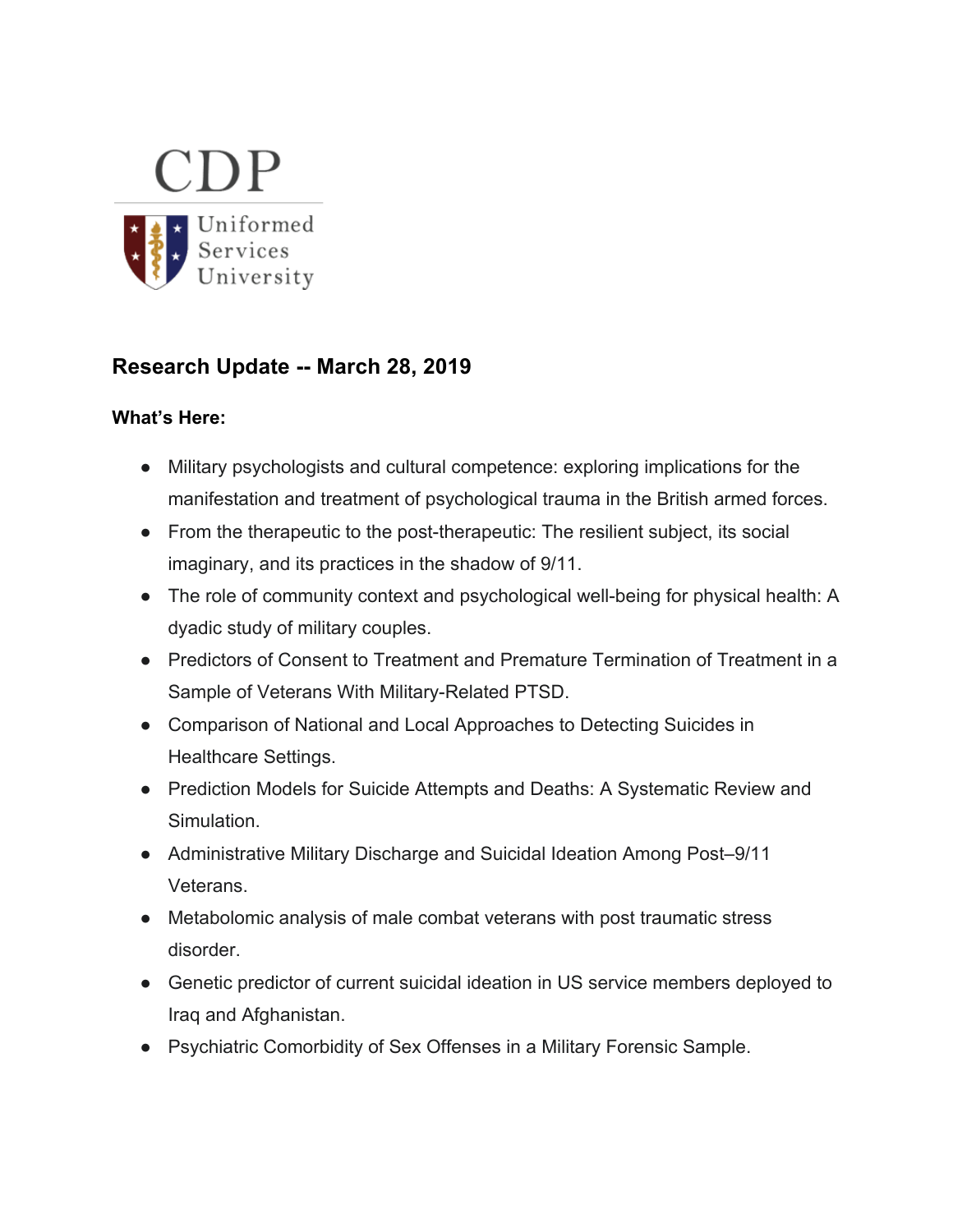- PTSD symptom clusters and suicide attempts among high-risk military service members: A three-month prospective investigation.
- Moral injury and suicidality among combat-wounded veterans: The moderating effects of social connectedness and self-compassion.
- Correlates of Depression in U.S. Military Service Members With a History of Mild Traumatic Brain Injury.
- Sex differences in mental health symptoms and substance use and their association with moral injury in veterans.
- The Impact of Military Status on Cognitive Processing Therapy Outcomes in the Community.
- Mental Health Care for Service Members and Their Families Across the Globe.
- Perceptions of High-Risk Situations for Sexual Assault: Gender Differences in the U.S. Air Force.
- A phenomenological inquiry into the experience of sleep: Perspectives of US military veterans with insomnia and serious mental illness.
- Self-Reported Sleep, Anxiety, and Cognitive Performance in a Sample of U.S. Military Active Duty and Veterans.
- Accelerating Psychological Health Research Findings into Clinical Practice Through the Practice-Based Implementation Network Model.
- Mindfulness Training Offered In-person and in a Virtual World—Weekly Selfreports of Stress, Energy, Pain, and Sleepiness among US Military Active Duty and Veteran Personnel.
- Clinical characteristics of veterans with gambling disorders seeking pain treatment.
- Relationships and Evidence-Based Theoretical Perspectives on Persisting Symptoms and Functional Impairment Among Mild Traumatic Brain Injury and Behavioral Health Conditions.
- Evaluation of Three Postal Invitational Strategies to Increase Survey Response Rates in a Combat-Injured U.S. Military Population: Findings From the Wounded Warrior Recovery Project.
- Links of Interest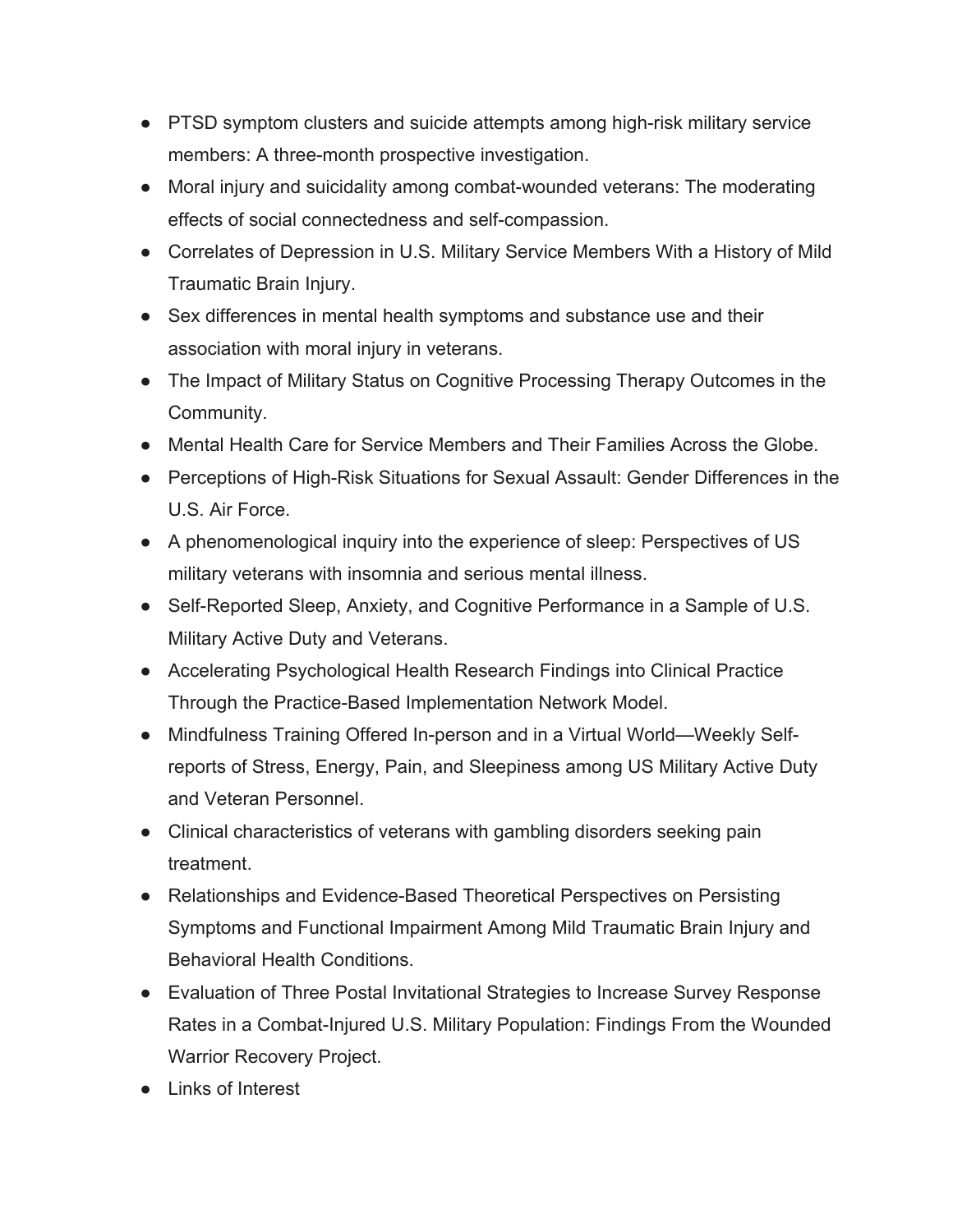• Resource of the Week -- The Neurological Effects of Repeated Exposure to Military Occupational Blast: Implications for Prevention and Health: Proceedings, Findings, and Expert Recommendations from the Seventh Department of Defense State-of-the-Science Meeting (RAND)

-----

https://jramc.bmj.com/content/early/2019/03/14/jramc-2018-001133.abstract

## **Military psychologists and cultural competence: exploring implications for the manifestation and treatment of psychological trauma in the British armed forces.**

Imogen Sturgeon-Clegg and M McCauley

Journal of the Royal Army Medical Corps Published Online First: 17 March 2019 doi: 10.1136/jramc-2018-001133

This paper considers the manifestation and treatment of psychological trauma in the military. The article describes how military psychologists conceptualise psychological trauma within the culture of the Armed Forces (AF), which is reflected in the process of acquiring what has been referred to as cultural competency. Psychologists in this context acquire an understanding of the manner in which the psychological and organisational systems and culture of the military affect the presentation of psychological trauma, including post-traumatic stress disorder (PTSD). The paper outlines core psychological features of military life, including some of the ways in which the AF functions effectively as an adaptable fighting force. This highlights, for example, the potential for stigma within and between military personnel who experience mental health difficulties. The article proceeds to examine aspects of help-seeking in military mental healthcare, how symptoms can present at different stages in a deployment process, and the consequences that such problems can cause for military conduct and performance. Psychological care in the military is structured within an occupational mental health ethos, in which psychologists fulfil a range of clinical, organisational and leadership roles. These dynamics are explored with examples of care pathways and clarity on evidence-based interventions for trauma and PTSD in those experiencing military-related psychological injuries. Two vignettes are then offered to illustrate how some of these interventions can be used psychotherapeutically in addressing symptoms pertaining to hyperarousal, hypervigilance, guilt and shame.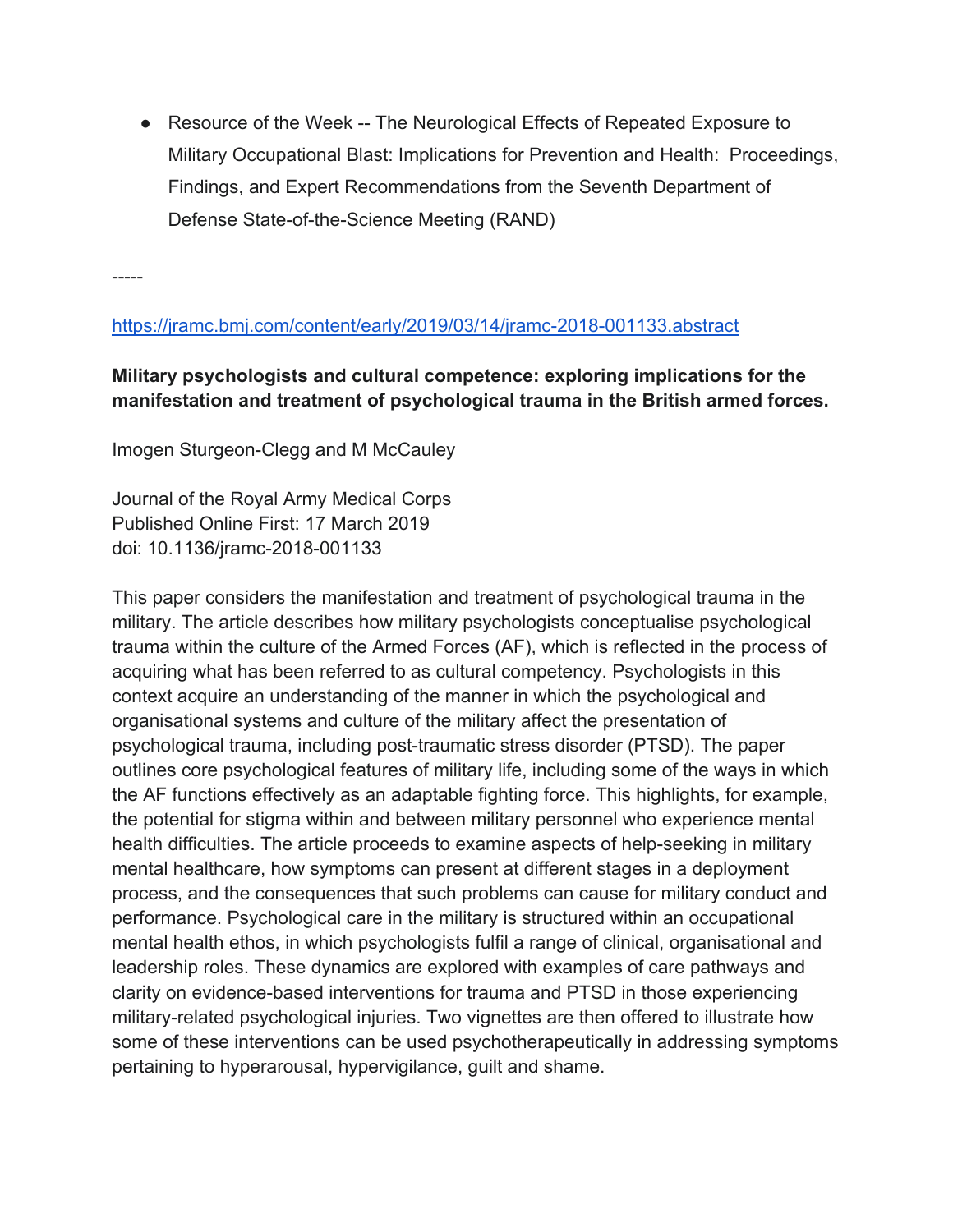## https://journals.sagepub.com/doi/abs/10.1177/0959354319830784

## **From the therapeutic to the post-therapeutic: The resilient subject, its social imaginary, and its practices in the shadow of 9/11.**

José Brunner, Galia Plotkin Amrami

Theory & Psychology First Published March 18, 2019 https://doi.org/10.1177/0959354319830784

In the aftermath of 9/11, the concept of psychological resilience, which refers to the ability to "bounce back" after adversity, became prominent across the American mental health community. Resilience thinking made its way quickly into the U.S. military, where it sparked the most expensive psychological intervention program in history. This article interweaves four strands of explanation—political, scientific, technological, and cultural—to account for the success of resilience thinking in the U.S. military and beyond. It shows that theories and practices of psychological resilience are not as novel as their proponents make them out to be. However, it also details how the ideal of a post-therapeutic, resilient subject became the cornerstone of a new, post-9/11 social imaginary. This article concludes that the contemporary ascendancy of psychological resilience indicates that rather than allying itself with the therapeutic as it had done previously, post-9/11 neoliberalism has moved toward the post-therapeutic.

-----

-----

https://www.tandfonline.com/doi/full/10.1080/08995605.2019.1579608

**The role of community context and psychological well-being for physical health: A dyadic study of military couples.**

Catherine Walker O'Neal, Mallory Lucier-Greer & Jay A. Mancini

Military Psychology Published online: 21 Mar 2019 DOI: 10.1080/08995605.2019.1579608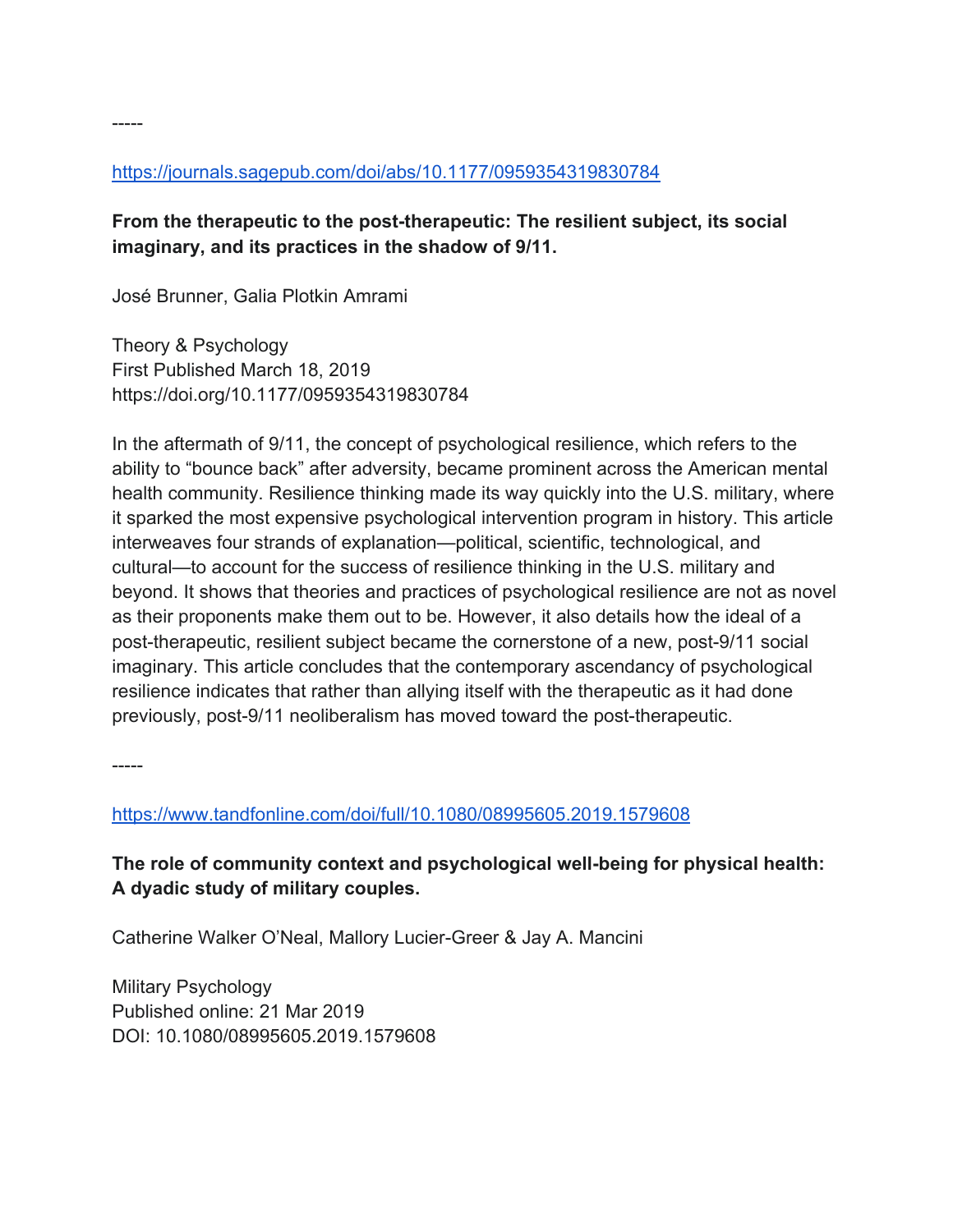Drawing from the social organizational theory of community action and change (SOAC) within a systemic biopsychosocial perspective, associations between community context (military community connections and satisfaction with military life), psychological well-being (depressive symptoms, anxiety, and self-efficacy), and physical health were examined for a sample of active duty service members and their civilian spouses (N = 236 couples) using an actor partner interdependence framework. Service members with higher levels of military community connections reported better psychological wellbeing. When civilian spouses were more satisfied with military life, both partners reported better psychological well-being. In turn, both spouses' psychological well-being was related to their own reports of physical health. Statistically significant indirect effects were found between community contexts and spouses' physical health. Enhancing community connections may be an important leverage point for supporting health and family readiness.

-----

### https://www.ncbi.nlm.nih.gov/pubmed/30865074

J Nerv Ment Dis. 2019 Mar 8. doi: 10.1097/NMD.0000000000000966. [Epub ahead of print]

## **Predictors of Consent to Treatment and Premature Termination of Treatment in a Sample of Veterans With Military-Related PTSD.**

Levi O, Lazarov A, Bar-Haim Y, Lubin , Wald I

This study examined different variables as predictors of treatment entry and treatment dropout among veterans with military-related posttraumatic stress disorder (PTSD). First, we examined predictors of treatment entry versus refusal of treatment. Among the veterans who started therapy, we examined predictors of treatment completion. Symptom severity of PTSD, depression, and anxiety at baseline were measured. Daily functioning at baseline was also measured. Results indicate that the younger the veterans were, the more likely they were to refuse treatment. Dropout from treatment was also predicted by younger age at referral, as well as by past treatment, higher number of years of education, and higher depression levels at baseline. Two conclusions can be drawn from the results. First, it may be beneficial to increase awareness of treatment options for PTSD among younger veterans as this may increase treatment consent rates. Second, to reduce treatment dropout in veteran patients with PTSD, therapists should take into consideration both past treatment and baseline depression levels as risk factors for dropout.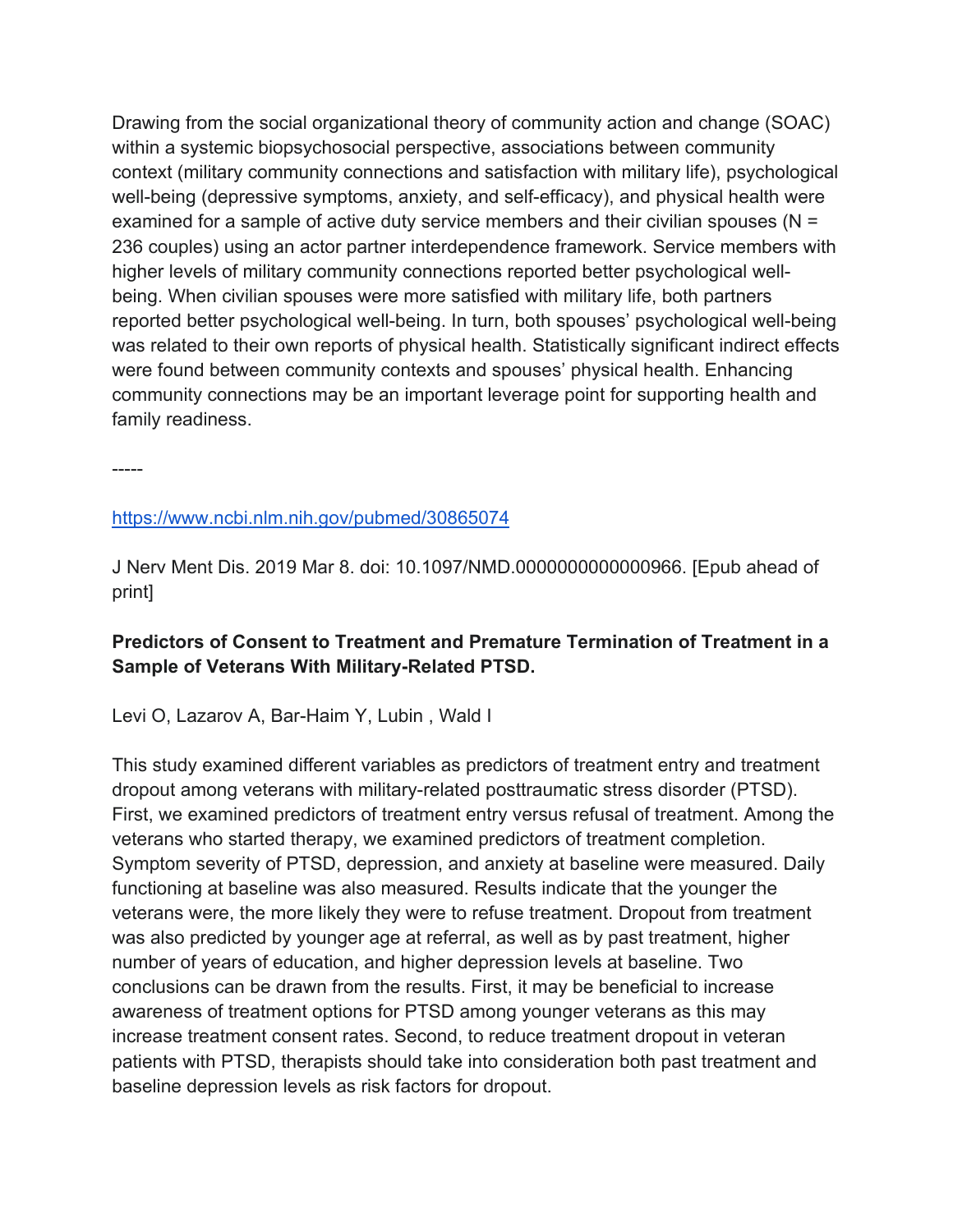## https://academic.oup.com/milmed/advance-article/doi/10.1093/milmed/usz045/5382217

## **Comparison of National and Local Approaches to Detecting Suicides in Healthcare Settings.**

Natalie B Riblet, Brian Shiner, Bradley V Watts, Peter Britton

Military Medicine, Published: 16 March 2019 https://doi.org/10.1093/milmed/usz045

#### **Introduction**

In order to address the problem of suicide, healthcare providers and researchers must be able to accurately identify suicide deaths. Common approaches to detecting suicide in the healthcare setting include the National Death Index (NDI) and Root-Cause Analysis (RCA) methodology. No study has directly compared these two methods.

### Materials and Methods

Suicide reporting was evaluated within the Veterans Affairs (VA) healthcare system. All suicides were included that occurred within 7 days of discharge from an inpatient mental health unit and were reported to the VA through the NDI record linkage and/or RCA database between 2002 and 2014. The proportion of suicide deaths that were identified by NDI and found in the RCA database were calculated. Potential misclassification by the NDI was evaluated, whereby the RCA database identified a suicide case, but the NDI classified the death as a non-suicide.

## **Results**

In the study period, the NDI identified 222 patients who died by suicide within 7 days of discharge, while the RCA database only detected 95 reports of suicide. A comparison of cases across the two methods indicated that the RCA database identified only 35% ( $N =$ 78) of NDI detected suicides (N = 222). Conversely, the RCA database detected 13 suicide cases that the NDI had coded as deaths due to accidental poisoning or other causes. Importantly, RCA accounted for 13% ( $N = 7$ ) of overdose suicides identified in all databases  $(N = 52)$ .

-----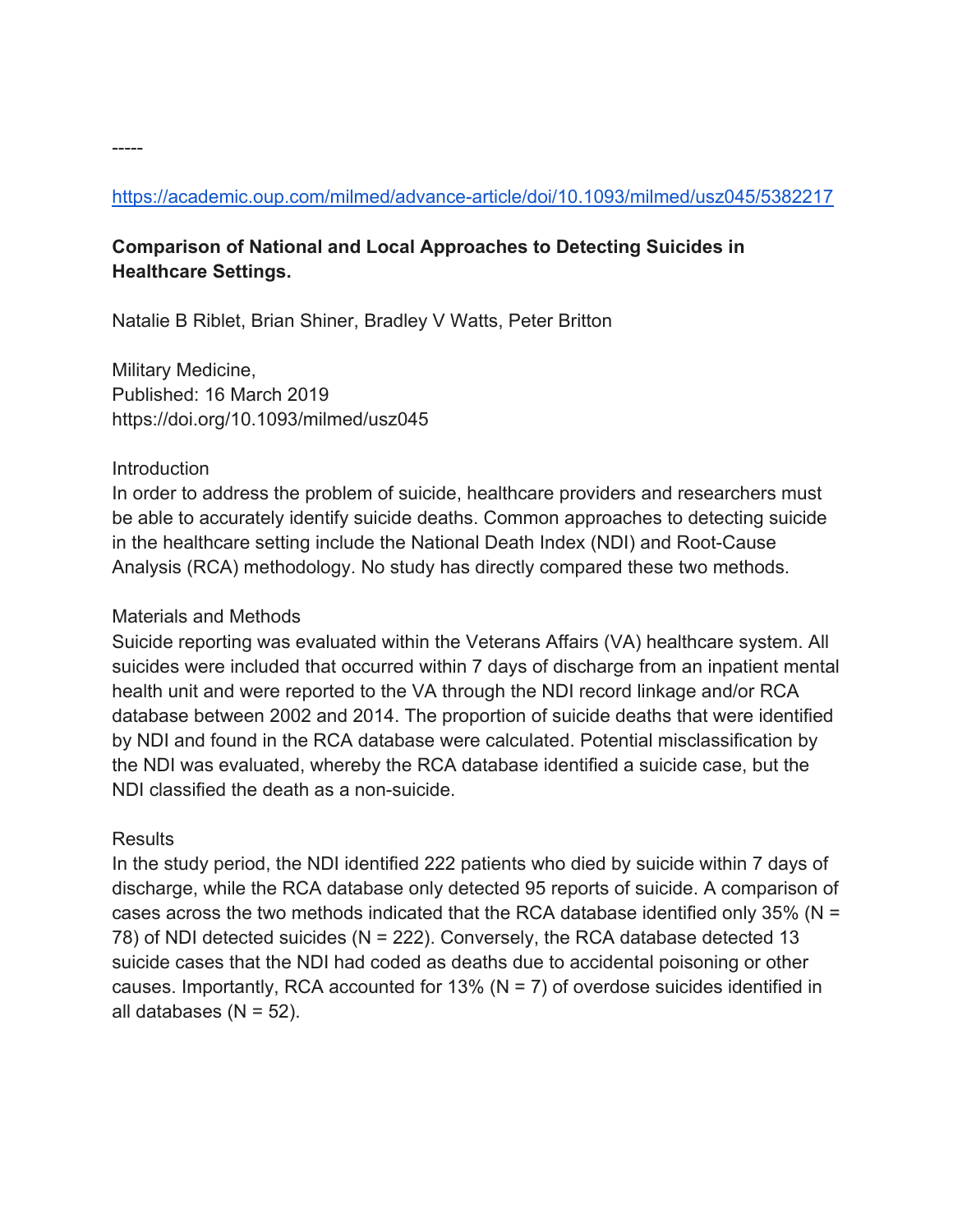**Conclusions** 

Combining national and local approaches to detect suicide may help to improve the classification of suicide deaths in the healthcare setting.

-----

https://jamanetwork.com/journals/jamapsychiatry/article-abstract/2727387

## **Prediction Models for Suicide Attempts and Deaths: A Systematic Review and Simulation.**

Belsher BE, Smolenski DJ, Pruitt LD, et al.

JAMA Psychiatry Published online March 13, 2019 doi:10.1001/jamapsychiatry.2019.0174

Key Points

Question

Have advances in statistical modeling improved the predictive validity of suicide prediction algorithms sufficiently to render their predictions actionable?

## Findings

In this systematic review of 17 studies including 64 unique suicide prediction models, the models had good overall classification and low positive predictive values. Use of these models would result in high false-positive rates and considerable false-negative rates if implemented in isolation.

#### Meaning

At present, the performance of suicide prediction models suggests that they offer limited practical utility in predicting suicide mortality. **Abstract** 

#### Importance

Suicide prediction models have the potential to improve the identification of patients at heightened suicide risk by using predictive algorithms on large-scale data sources. Suicide prediction models are being developed for use across enterprise-level health care systems including the US Department of Defense, US Department of Veterans Affairs, and Kaiser Permanente.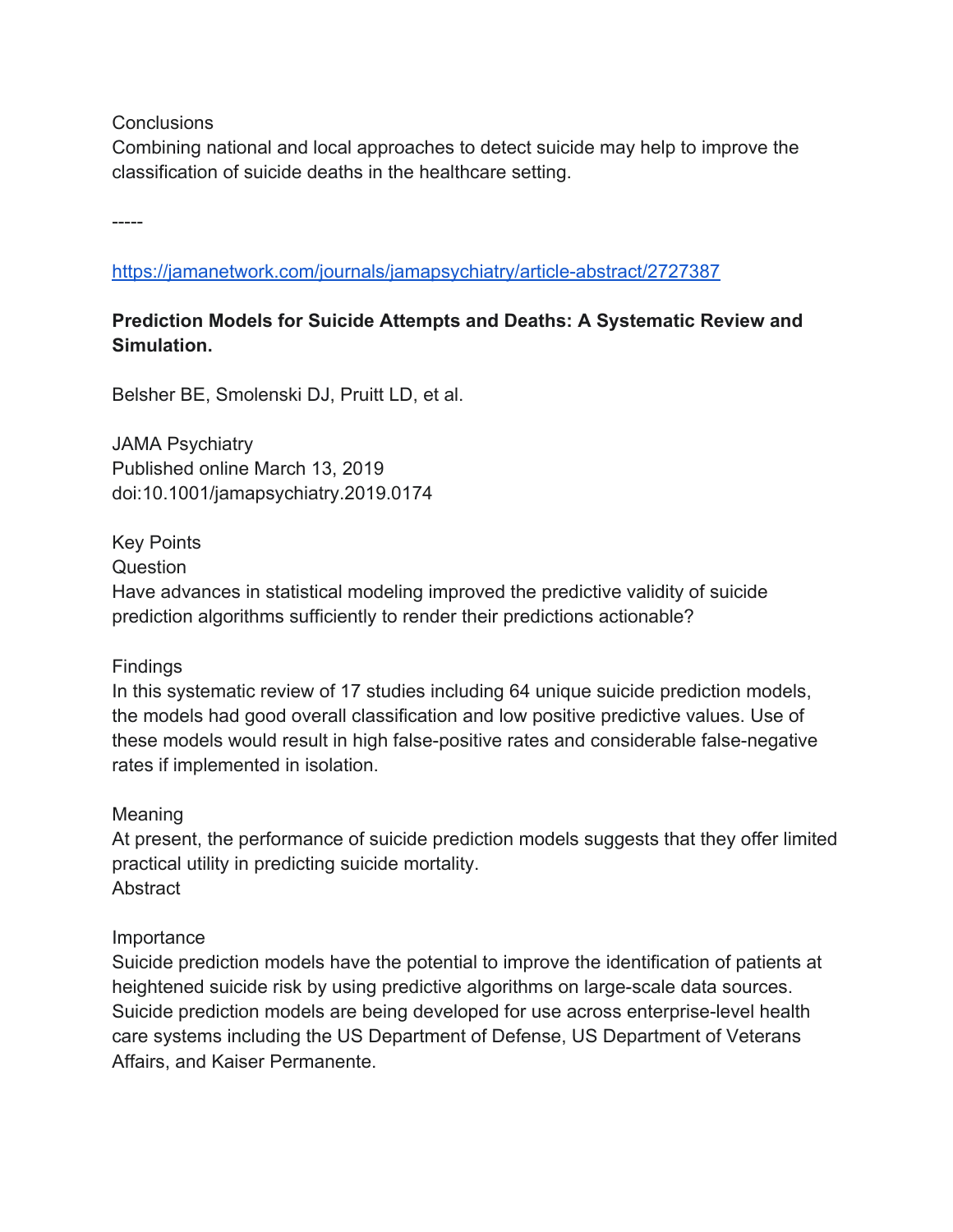## **Abstract**

### **Objectives**

To evaluate the diagnostic accuracy of suicide prediction models in predicting suicide and suicide attempts and to simulate the effects of implementing suicide prediction models using population-level estimates of suicide rates.

### Evidence Review

A systematic literature search was conducted in MEDLINE, PsycINFO, Embase, and the Cochrane Library to identify research evaluating the predictive accuracy of suicide prediction models in identifying patients at high risk for a suicide attempt or death by suicide. Each database was searched from inception to August 21, 2018. The search strategy included search terms for suicidal behavior, risk prediction, and predictive modeling. Reference lists of included studies were also screened. Two reviewers independently screened and evaluated eligible studies.

### Findings

From a total of 7306 abstracts reviewed, 17 cohort studies met the inclusion criteria, representing 64 unique prediction models across 5 countries with more than 14 million participants. The research quality of the included studies was generally high. Global classification accuracy was good (≥0.80 in most models), while the predictive validity associated with a positive result for suicide mortality was extremely low (≤0.01 in most models). Simulations of the results suggest very low positive predictive values across a variety of population assessment characteristics.

#### Conclusions and Relevance

To date, suicide prediction models produce accurate overall classification models, but their accuracy of predicting a future event is near 0. Several critical concerns remain unaddressed, precluding their readiness for clinical applications across health systems.

-----

https://www.sciencedirect.com/science/article/pii/S0749379719300376

## **Administrative Military Discharge and Suicidal Ideation Among Post–9/11 Veterans.**

Claire A. Hoffmire, Lindsey L. Monteith, Ryan Holliday, Crystal L. Park, ... Rani A. Hoff

American Journal of Preventive Medicine Available online 19 March 2019 https://doi.org/10.1016/j.amepre.2018.12.014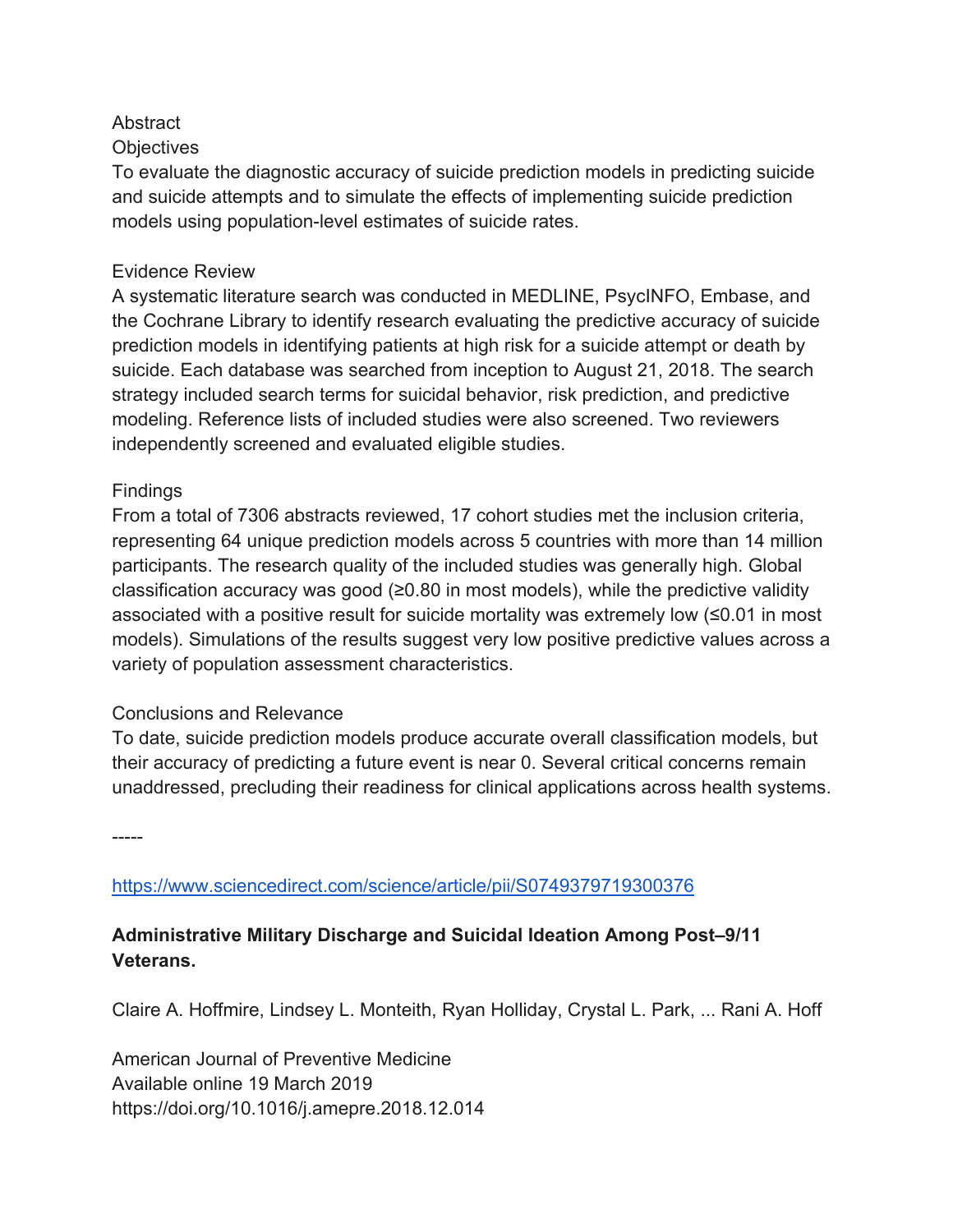## Introduction

From 2005 to 2016, the Veteran suicide rate increased 25.9%. Reducing this rate is a top priority for the Department of Veterans Affairs. In 2017, a policy change expanded emergent mental health services to include previously ineligible Veterans discharged under other than honorable conditions. To date, research examining the relationship between military discharge type and suicide risk has been limited.

### **Methods**

This study aimed to examine the association between discharge type (honorable versus administrative) and active suicide ideation among Veterans participating in the Survey of Experiences of Returning Veterans (N=850, data collection 2012–2015 and data analysis 2017–2018) using logistic regression. Stratified analyses explored whether gender, time since military separation, or recent mental health service use moderated this relationship.

### Results

The prevalence of suicide ideation was significantly higher (p<0.01) among Veterans reporting administrative discharge (23.1%, 95% CI=12.8, 33.3 vs 10.6%, 95% CI=8.4, 12.8). However, after accounting for lifetime suicide attempt history, combat experiences, posttraumatic stress disorder symptoms, depression, and drug dependence, discharge was no longer associated with suicide ideation. Recent mental health service use and time since separation significantly modified this relationship. The relationship was only significant among Veterans not using mental health services (OR=4.8, 95% CI=1.3, 18.2) and among transitioning Veterans <2years from separation (OR=3.6, 95% CI=1.4, 9.2).

## **Conclusions**

These findings suggest that recognized risk factors for suicide, such as a history of mental health conditions, account for the increased prevalence of suicide ideation among Veterans with administrative discharges and that mental health services may have the potential to mitigate such risk in this high-risk Veteran population.

-----

https://journals.plos.org/plosone/article?id=10.1371/journal.pone.0213839

**Metabolomic analysis of male combat veterans with post traumatic stress disorder.**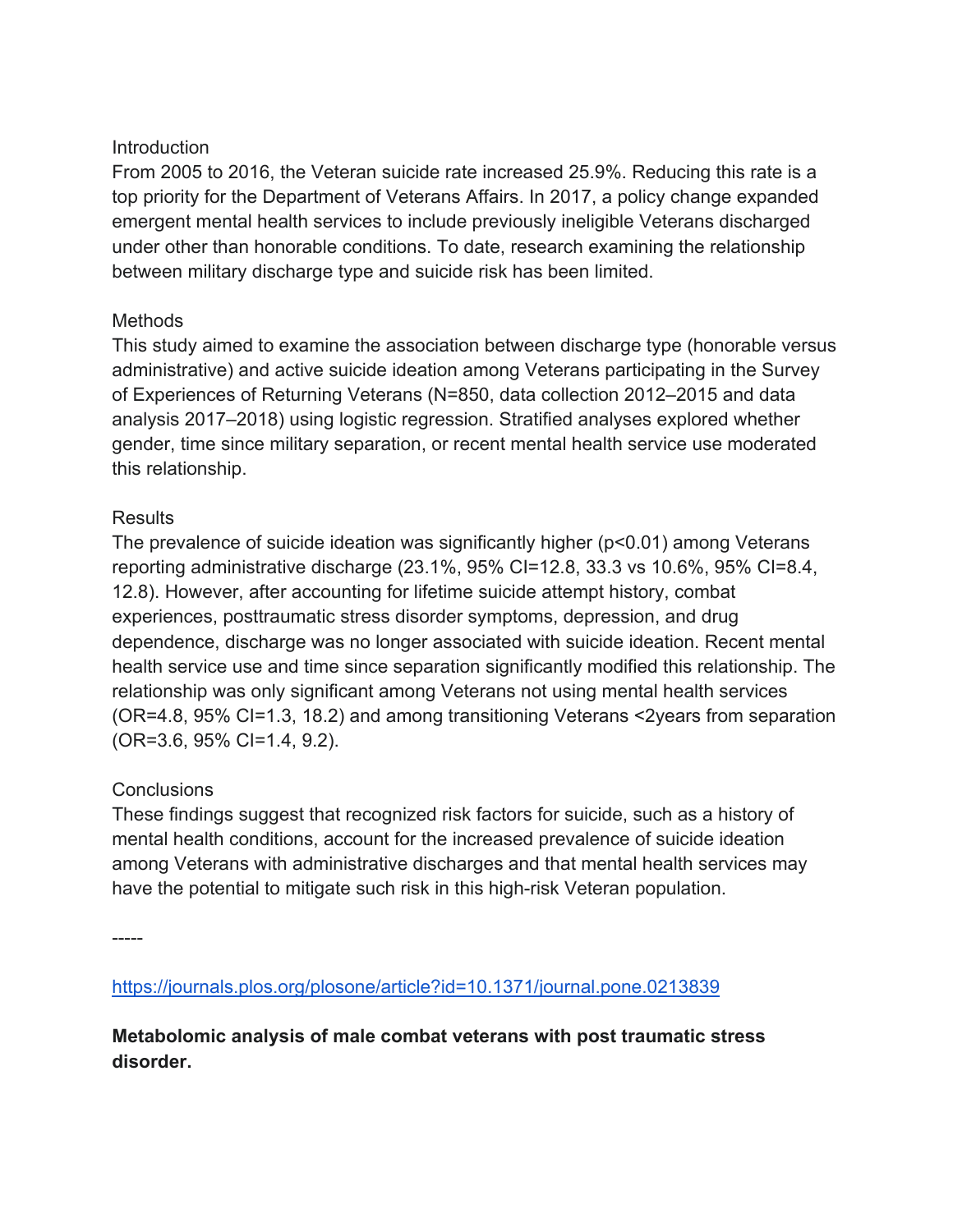Mellon SH, Bersani FS, Lindqvist D, Hammamieh R, Donohue D, Dean K, et al.

PLoS ONE 2019; 14(3): e0213839 https://doi.org/10.1371/journal.pone.0213839

Posttraumatic stress disorder (PTSD) is associated with impaired major domains of psychology and behavior. Individuals with PTSD also have increased co-morbidity with several serious medical conditions, including autoimmune diseases, cardiovascular disease, and diabetes, raising the possibility that systemic pathology associated with PTSD might be identified by metabolomic analysis of blood. We sought to identify metabolites that are altered in male combat veterans with PTSD. In this case-control study, we compared metabolomic profiles from age-matched male combat traumaexposed veterans from the Iraq and Afghanistan conflicts with PTSD (n = 52) and without PTSD (n = 51) ('Discovery group'). An additional group of 31 PTSD-positive and 31 PTSD-negative male combat-exposed veterans was used for validation of these findings ('Test group'). Plasma metabolite profiles were measured in all subjects using ultrahigh performance liquid chromatography/tandem mass spectrometry and gas chromatography/mass spectrometry. We identified key differences between PTSD subjects and controls in pathways related to glycolysis and fatty acid uptake and metabolism in the initial 'Discovery group', consistent with mitochondrial alterations or dysfunction, which were also confirmed in the 'Test group'. Other pathways related to urea cycle and amino acid metabolism were different between PTSD subjects and controls in the 'Discovery' but not in the smaller 'Test' group. These metabolic differences were not explained by comorbid major depression, body mass index, blood glucose, hemoglobin A1c, smoking, or use of analgesics, antidepressants, statins, or anti-inflammatories. These data show replicable, wide-ranging changes in the metabolic profile of combat-exposed males with PTSD, with a suggestion of mitochondrial alterations or dysfunction, that may contribute to the behavioral and somatic phenotypes associated with this disease.

-----

https://www.sciencedirect.com/science/article/pii/S0022395618312664

**Genetic predictor of current suicidal ideation in US service members deployed to Iraq and Afghanistan.**

Lei Zhang, Xian-Zhang Hu, David M. Benedek, Carol S. Fullerton, ... Robert J. Ursano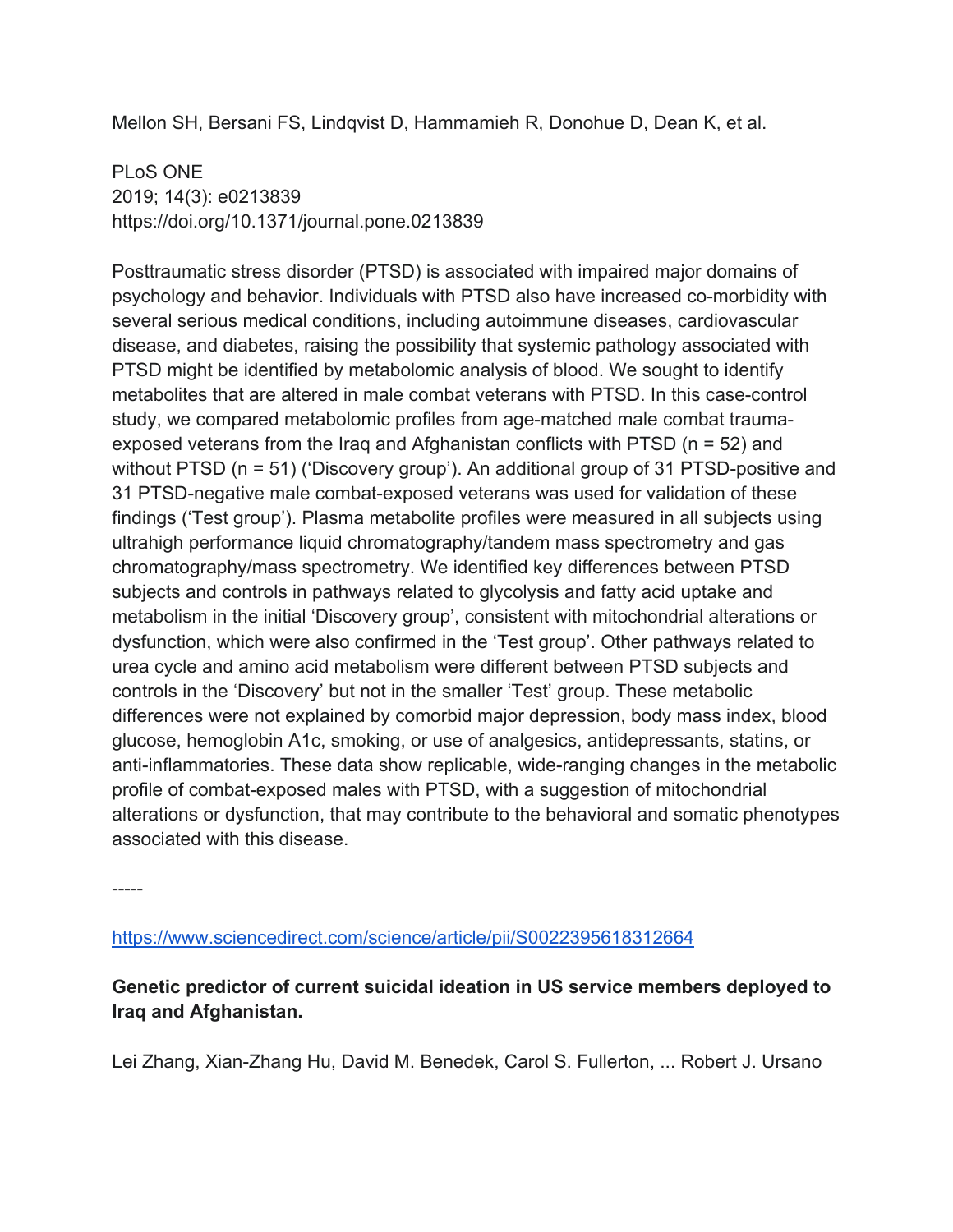Journal of Psychiatric Research Volume 113, June 2019, Pages 65-71 https://doi.org/10.1016/j.jpsychires.2019.03.007

## **Highlights**

- CSI and its severity are associated with BDNF in service members.
- The interaction of depression or PTSD with BDNF is associated with CSI.
- BDNF may be a predictor of suicidal risk.

## **Abstract**

## **Objective**

Suicide is one of the ten leading causes of death in United States and the suicide rate in the military population has increased since the start of the Iraq and Afghanistan wars. However, few biomarkers for current suicidal ideation (CSI) have been identified. The current study examined the association of four candidate genes with CSI in active duty US Army Special Operations Command and National Guard units (n = 3,889) who served in Iraq and Afghanistan between November 2009 and July 2014.

## Methods

Current PTSD symptoms and CSI were assessed using the PTSD Checklist (PCL) and PHQ-9, respectively. Traumatic events were assessed using items from the Life Events Checklist (LEC) that met the DSM-IV PTSD criteria of a traumatic stressor. All genotypes of saliva DNA were discriminated using the TaqMan 5′-exonuclease assay.

## **Results**

The associations between CSI and brain-derived neurotrophic factor (BDNF), FK506 binding protein (FKBP5), catechol-O-methyltransferase (COMT), or S100A10 (p11) were examined. We found CSI was associated with BDNF (OR = 1.5, 95% CI = 1.5–1.8, P = 0.0002), but not FKBP5, COMT and p11. Female soldiers reported CSI more often than males ( $x^2 = 7.403$ ,  $p = 0.0065$ ), although gender did not affect CSI severity. In addition, associations were found between CSI and depression, PTSD, and BDNF, but not traumatic events. The BDNF Val66Met contributed to the severity of CSI even after adjusting to PTSD, depression and LEC.

## **Conclusions**

-----

The associations of BDNF with CSI and its severity suggest that BDNF may be a predictor of suicidal risk and present an opportunity to develop laboratory tools with clinical implications in suicide prevention and treatment.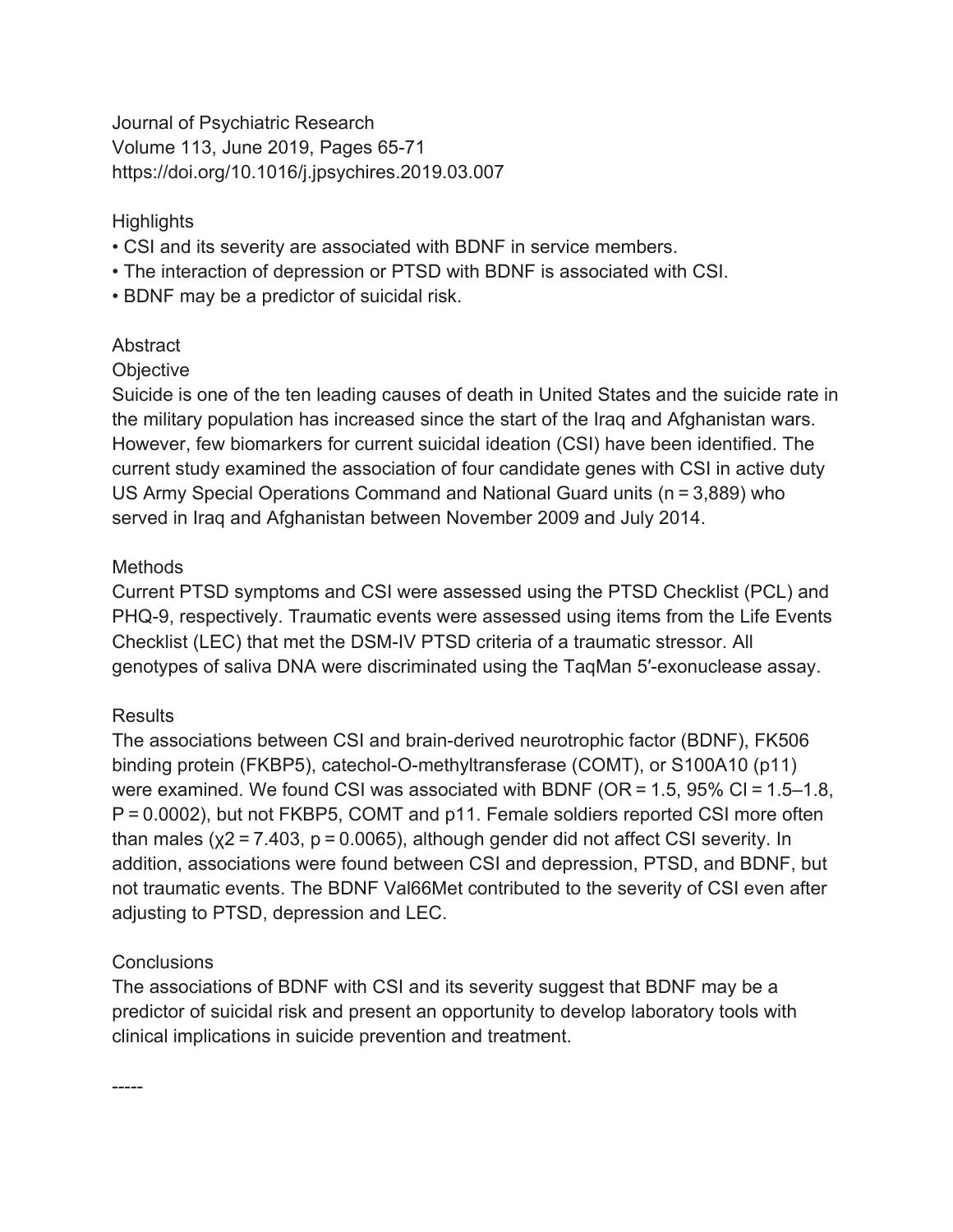## https://www.ncbi.nlm.nih.gov/pubmed/30817860

Prim Care Companion CNS Disord. 2019 Jan 24;21(1). pii: 18m02349. doi: 10.4088/PCC.18m02349

## **Psychiatric Comorbidity of Sex Offenses in a Military Forensic Sample.**

## Umbrasas KV

### Objective:

To examine the prevalence of psychiatric disorders among service members charged with sexual offenses.

### Methods:

The sample comprised service members charged with any type of sexual offense and referred for forensic evaluation  $(N = 67)$ . Forensic mental health evaluations (competency to stand trial, criminal responsibility, risk assessment) of service members charged with sexual offenses were examined and the assigned clinical diagnoses (according to DSM-IV or -5) were enumerated to provide natural frequencies and percentages. Data were collected from February 2018 to May 2018.

## Results:

Findings suggest that alcohol use disorder is the most prevalent disorder both at the time of offense (28%) and time of the forensic evaluation (38%). The 2 most prominent diagnostic categories were substance use disorders and trauma-and-stress-related disorders.

## Conclusions:

Identification and treatment of psychiatric disorders among service members charged with sexual offenses may facilitate rehabilitation, reduce recidivism, and offer public health benefits. This topic should be further studied in a larger sample to effectively address this public health problem.

© Copyright 2019 Physicians Postgraduate Press, Inc.

-----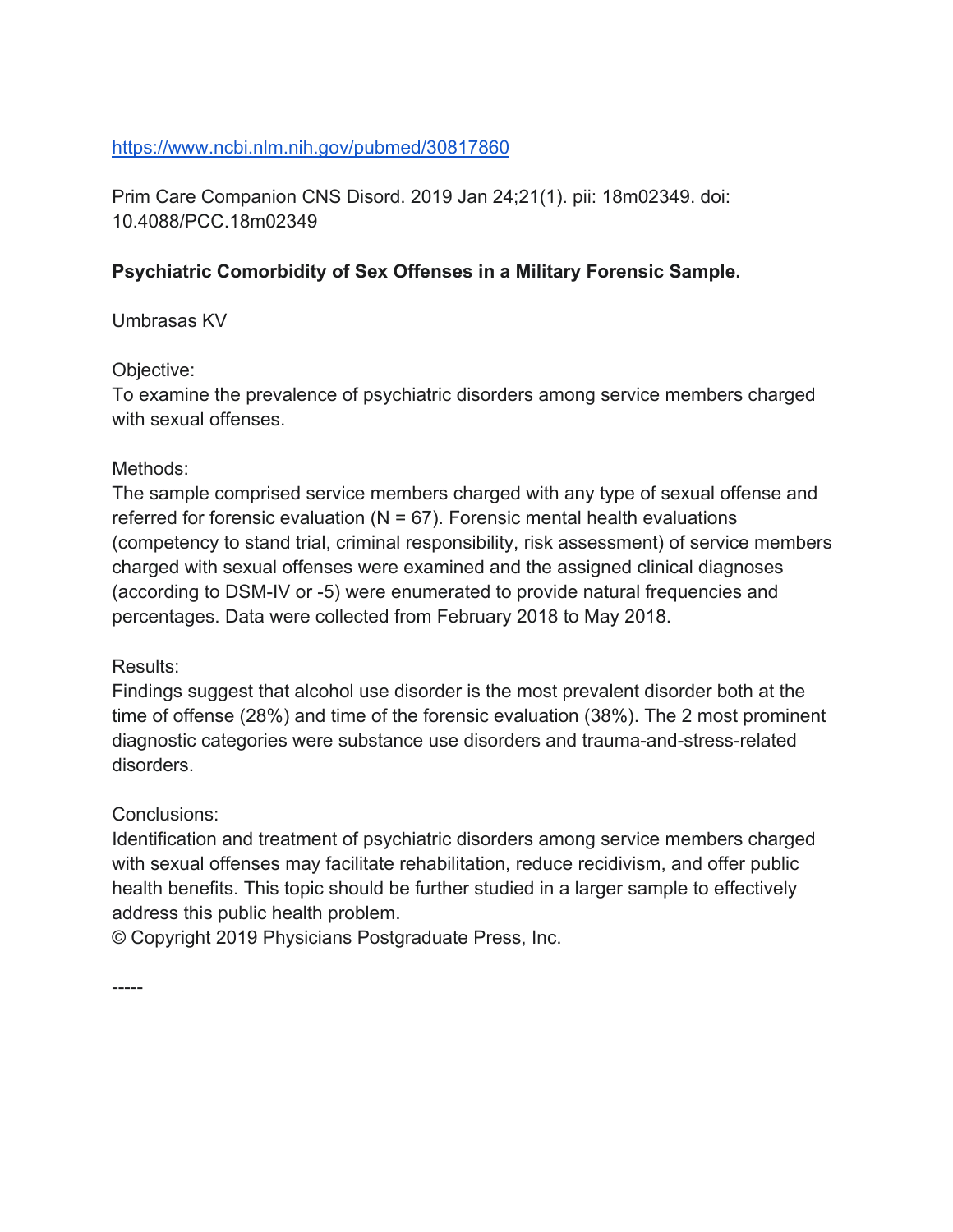#### https://www.ncbi.nlm.nih.gov/pubmed/30431299

J Consult Clin Psychol. 2019 Jan;87(1):67-78. doi: 10.1037/ccp0000350. Epub 2018 Nov 15

## **PTSD symptom clusters and suicide attempts among high-risk military service members: A three-month prospective investigation.**

Stanley IH, Rogers ML, Hanson JE, Gutierrez PM, Joiner TE

### OBJECTIVE:

Suicide rates within the U.S. military are elevated, and the assessment and treatment of posttraumatic stress disorder (PTSD) has been identified as one potential conduit for suicide risk reduction. Despite increased interest in examining whether PTSD symptom clusters differentially predict suicide-related outcomes, to our knowledge no study has examined this question utilizing a prospective design for which suicide attempts is the outcome. Thus, the present study assessed whether PTSD symptom clusters differentially predict suicide attempts at 3-month follow-up and examined the moderating role of combat exposure.

#### METHOD:

Participants were 758 military service members referred for psychiatric evaluation for suicide-related concerns and who provided both baseline and follow-up data (76.8% male, Mage = 25.20 y [SDage = 6.22 y], 61.6% White/Caucasian, 28.2% combatexposed). Baseline PTSD symptom clusters scores were derived from an abbreviated version of the PTSD Checklist-Military Version (PCL-M). Suicide attempts occurring from baseline to follow-up were assessed with the Suicide Attempt Self-Injury Interview (SASII). Logistic regression models were utilized, controlling for baseline suicide risk severity (i.e., frequency of suicidal ideation, levels of suicidal intent, past suicide plans and attempts) and sociodemographic characteristics.

## RESULTS:

The hyperarousal symptom cluster was the only significant predictor of subsequent suicide attempts and, moreover, this association was significant for combat-exposed service members but not for non-combat-exposed service members.

#### CONCLUSIONS:

PTSD hyperarousal symptoms, characterized in part by overarousal (e.g., agitation), should be considered in military suicide risk assessment and prevention efforts,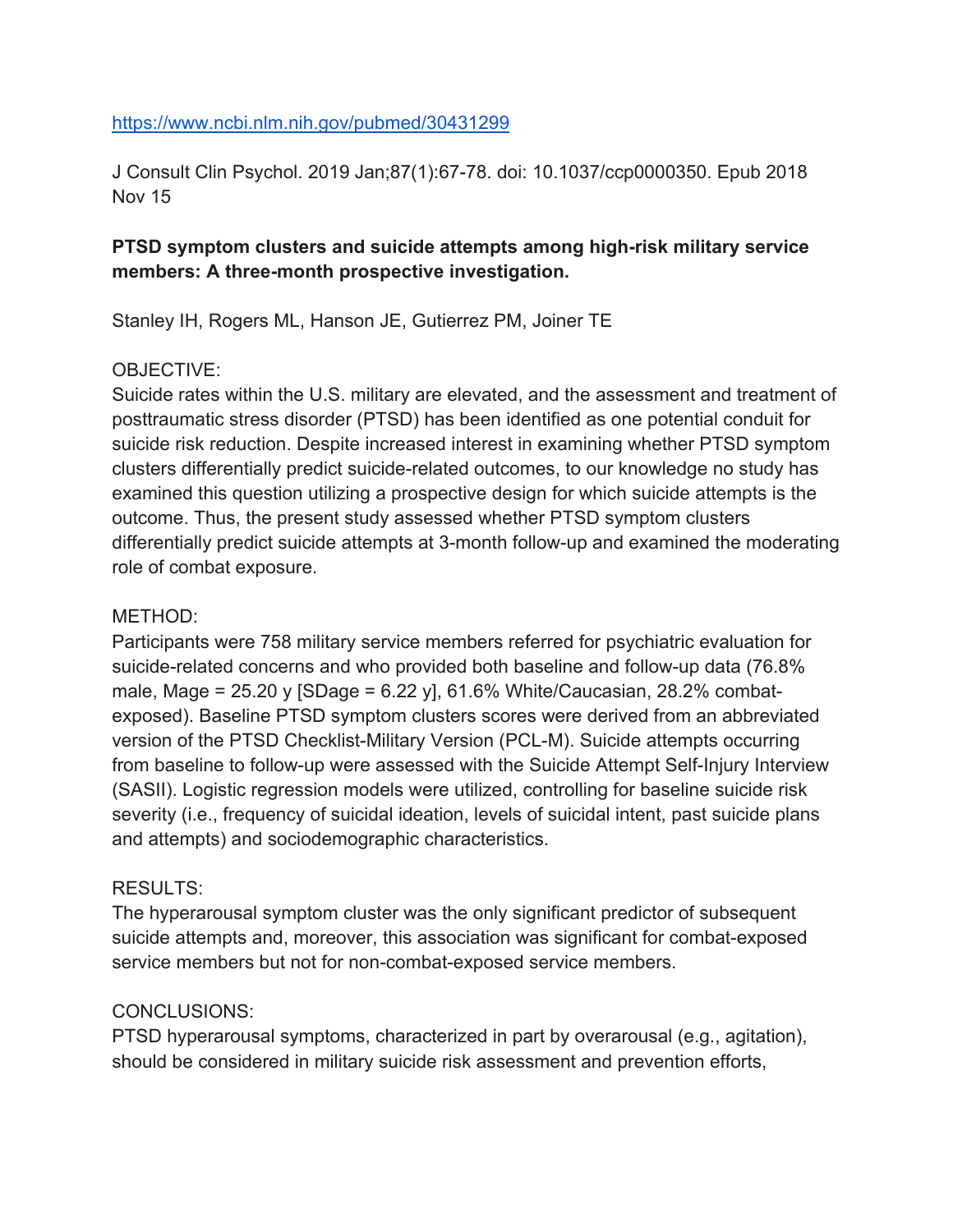particularly for combat-exposed service members. (PsycINFO Database Record (c) 2018 APA, all rights reserved).

-----

https://www.ncbi.nlm.nih.gov/pubmed/30896225

Psychol Trauma. 2019 Mar 21. doi: 10.1037/tra0000447. [Epub ahead of print]

## **Moral injury and suicidality among combat-wounded veterans: The moderating effects of social connectedness and self-compassion.**

Kelley ML, Bravo AJ, Davies RL, Hamrick HC, Vinci C, Redman JC

## OBJECTIVE:

Among combat veterans, moral injury (i.e., the guilt, shame, inability to forgive one's self and others, and social withdrawal associated with one's involvement in events that occurred during war or other missions) is associated with a host of negative mental health symptoms, including suicide. To better inform and tailor prevention and treatment efforts among veterans, the present study examined several potential risk (i.e., overidentification and self-judgment) and protective (i.e., self-kindness, mindfulness, common humanity, and social connectedness) variables that may moderate the association between moral injury and suicidality.

## METHOD:

Participants were 189 combat wounded veterans (96.8% male; mean age = 43.14 years) who had experienced one or more deployments (defined as 90 days or more). Nearly all participants reported a service-connected disability (n = 176, 93.1%) and many had received a Purple Heart (n = 163, 86.2%).

## RESULTS:

Within a series of moderation models, we found 3 statistically significant moderation effects. Specifically, the association between self-directed moral injury and suicidality strengthened at higher levels of overidentification, that is, a tendency to overidentify with one's failings and shortcomings. In addition, the association between other-directed moral injury and suicidality weakened at higher levels of mindfulness and social connectedness.

## CONCLUSIONS:

These findings provide insight on risk and protective factors that strengthen (risk factor)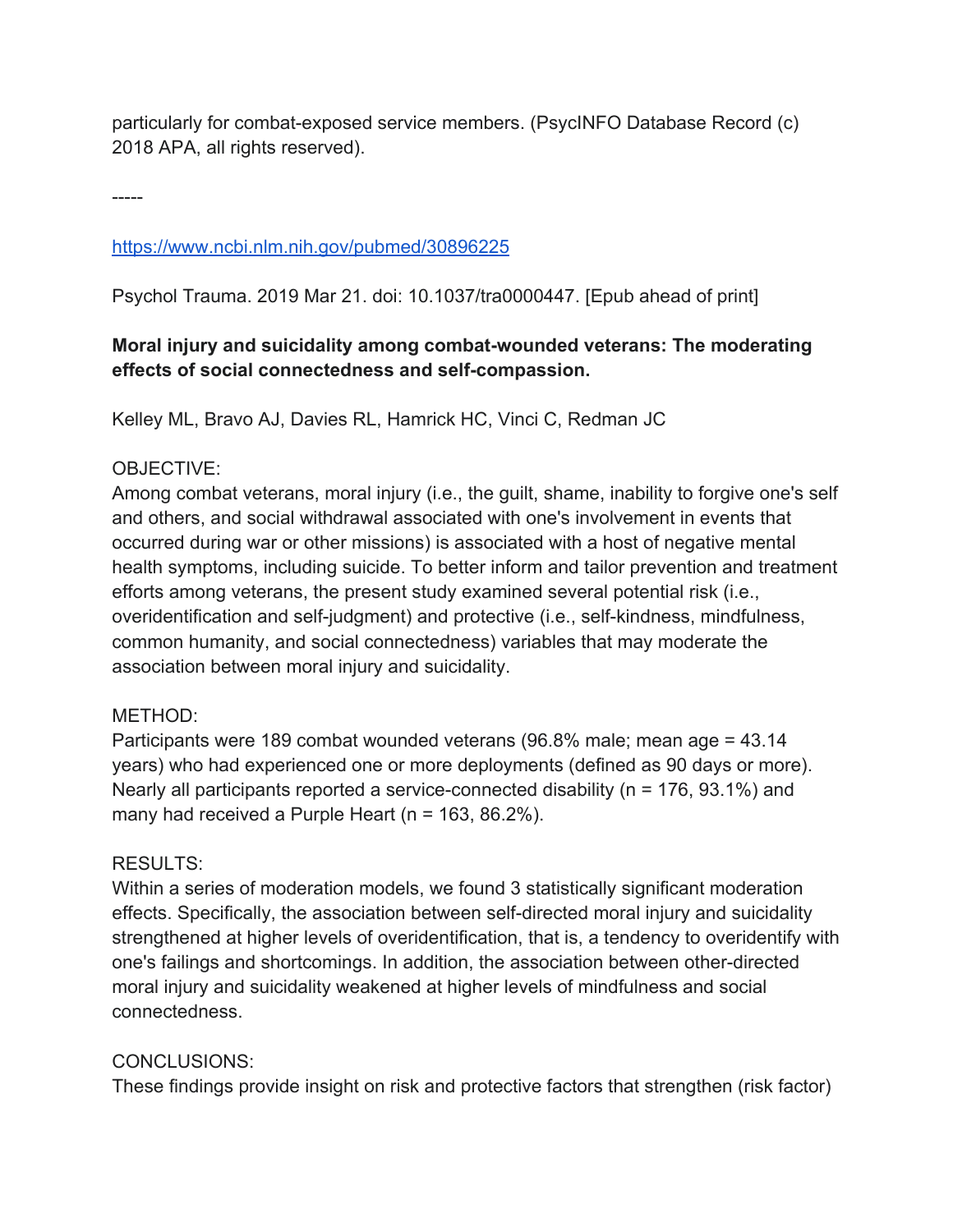or weaken (protective factor) the association between moral injury and suicidality in combat-wounded veterans. Taken together, mindfulness, social connectedness, and overidentification are relevant to understand the increased/decreased vulnerability of veterans to exhibit suicidality when experiencing moral injury. (PsycINFO Database Record (c) 2019 APA, all rights reserved).

-----

## https://www.ncbi.nlm.nih.gov/pubmed/30901404

Mil Med. 2019 Mar 1;184(Supplement\_1):148-154. doi: 10.1093/milmed/usy321

## **Correlates of Depression in U.S. Military Service Members With a History of Mild Traumatic Brain Injury.**

Kennedy JE, Lu LH, Reid MW, Leal FO, Cooper DB

## OBJECTIVES:

Post-traumatic stress disorder (PTSD) and traumatic brain injury (TBI) are identified as signature injuries of the Wars in Iraq and Afghanistan. Statistics have confirmed a high incidence of PTSD among military personnel with mild TBI (mTBI) who served in these conflicts. Although receiving less attention, individuals with a history of mTBI are also at increased risk for depressive disorders. This study examines the incidence and correlates of depression in service members with a history of mTBI received an average of 4-1/2 years prior to evaluation.

## METHODS:

Retrospective analysis of 184 service members with a history of mTBI extracted from a data repository maintained at a military medical center.

## RESULTS:

One-third of the sample (34.2%) was clinically diagnosed with a depressive disorder in the month preceding evaluation. Of those with depression, 81% (51 of 63) were also diagnosed with PTSD. Proportionately more women than men had depression. Depression was more common among those who were undergoing a Military Evaluation Board and those who served in more than three combat deployments.

## CONCLUSIONS:

Results confirm chronically elevated the rates of depressive disorders and PTSD comorbidity among service members with a history of mTBI. Depression screening and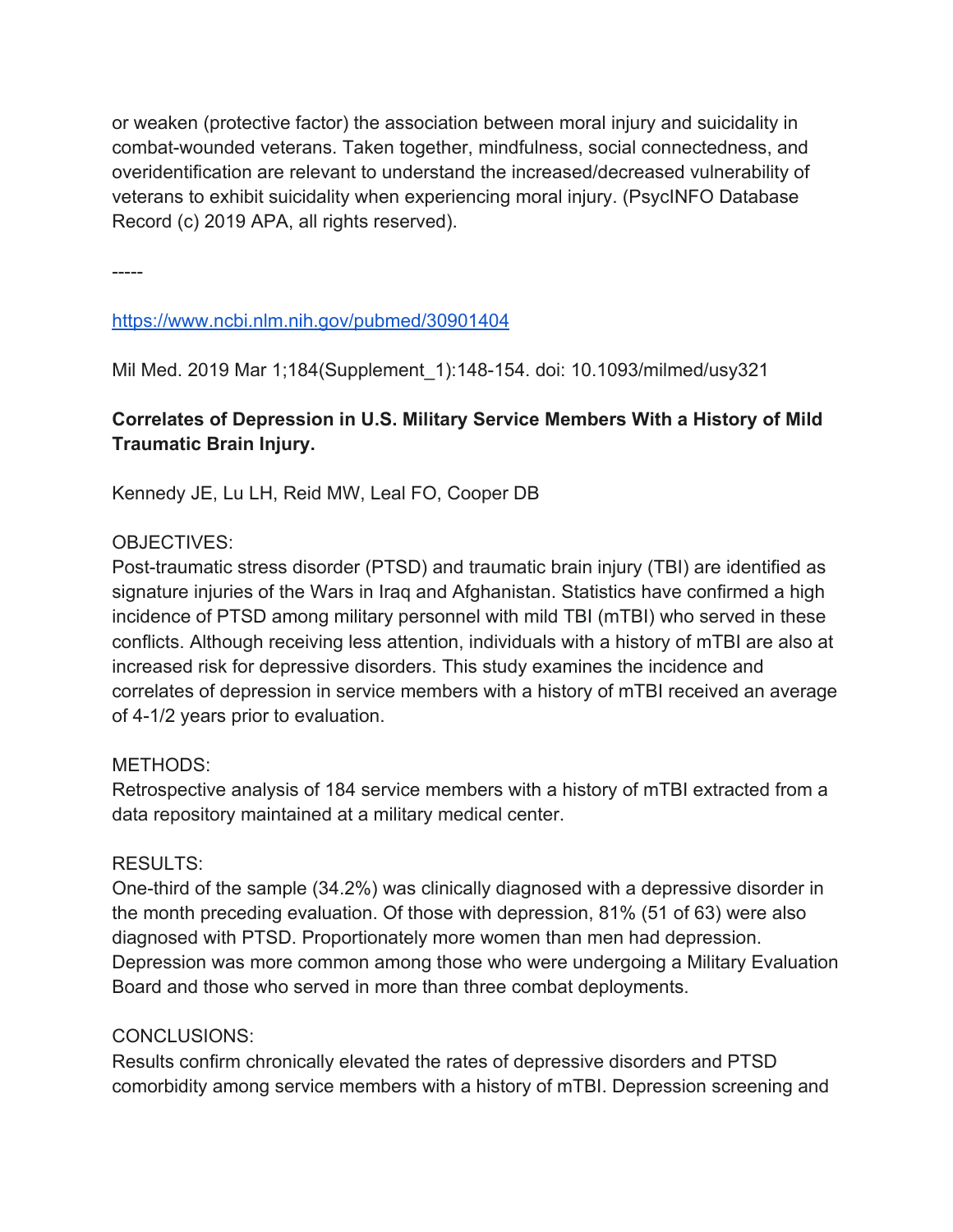treatment within the Military Health System should remain a priority for service members reporting a remote history of mTBI. Individuals with chronic PTSD, women, service members undergoing MEB and those who served in greater than three combat deployments are at particular risk.

© The Author 2019. Published by Oxford University Press [on behalf of Association of Military Surgeons of the United States]. All rights reserved. For permissions, please email: journals.permissions@oup.com.

-----

## https://www.ncbi.nlm.nih.gov/pubmed/30234322

Psychol Trauma. 2019 Mar;11(3):337-344. doi: 10.1037/tra0000407. Epub 2018 Sep 20

## **Sex differences in mental health symptoms and substance use and their association with moral injury in veterans.**

Kelley ML, Braitman AL, White TD, Ehlke SJ

## OBJECTIVE:

This study examines potential sex differences in 3 types of experiences (i.e., atrocities of war, cognitive and emotional changes from combat, and leadership failure or betrayal) that may result in moral injury (i.e., guilt, shame, inability to forgive one's self, inability to forgive others, and withdrawn behavior associated with these three types of experiences). In addition, we examine whether moral injury results in different associations with mental health and substance use outcomes for female versus male veterans. We expected more symptoms of depression and anxiety for women and more symptoms of hazardous alcohol use and drug abuse for men. Also, we examined sex as a moderator between moral injury and outcomes, expecting stronger relationships between moral injury and symptoms of depression and anxiety among women and stronger associations between moral injury and alcohol use and drug abuse symptoms for men.

## METHOD:

Participants (n = 256; 60.9% [n = 156] males) were a community sample of recent-era military personnel who completed a measure of morally injurious experiences (MIEs) and associated moral injury.

## RESULTS:

After correcting for Type I error rate, sex was not associated with mental health or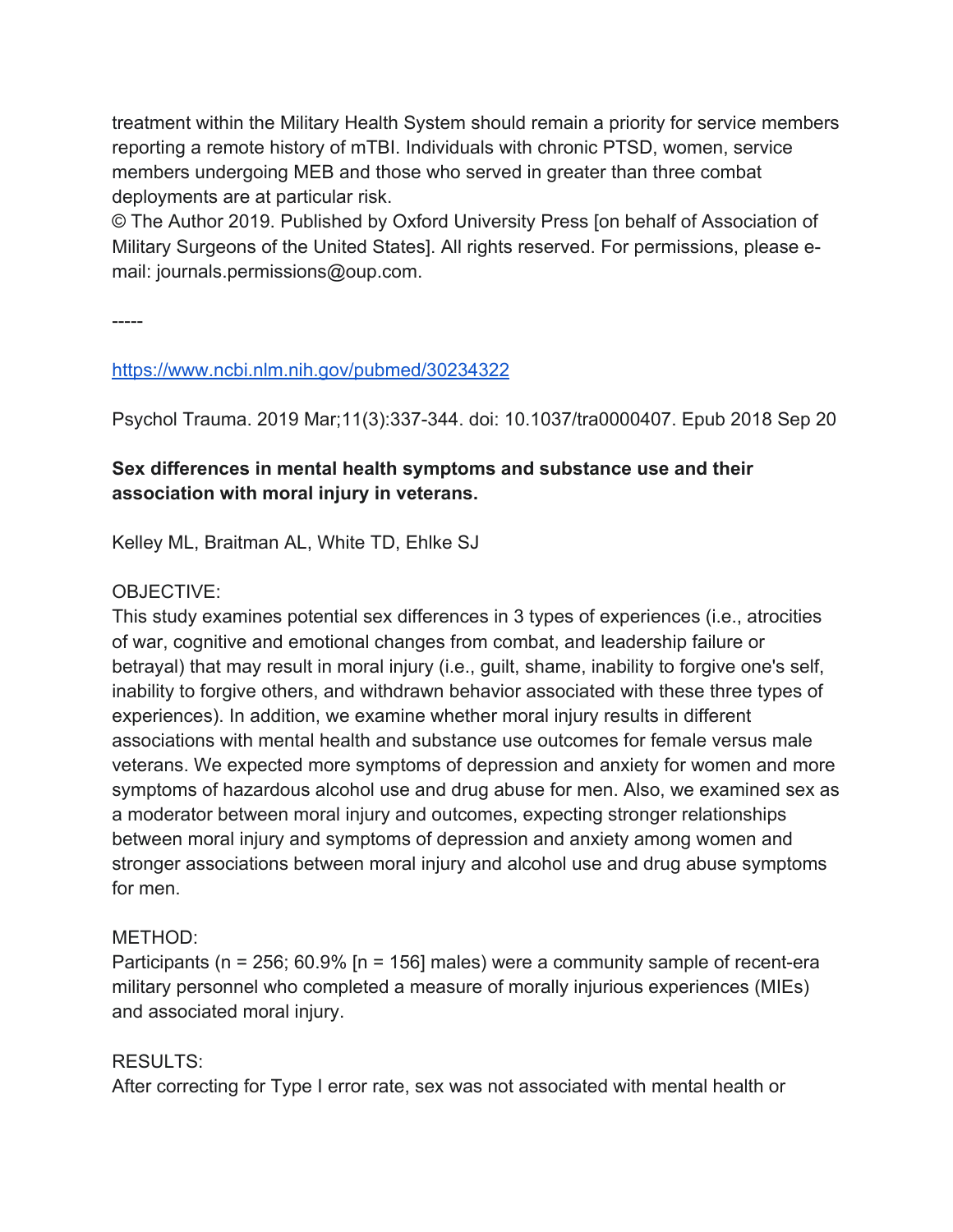substance use. Further, no Sex × Moral Injury interactions were present; however, moral injury significantly positively predicted all negative mental health symptoms (depression, anxiety, suicidality, and posttraumatic stress disorder [PTSD]) and hazardous alcohol use, but not drug abuse symptoms.

CONCLUSIONS:

Results reveal the need for improved screening and treatment of moral injury and integrated treatments that may assess moral injury and associated disorders. (PsycINFO Database Record (c) 2019 APA, all rights reserved).

-----

https://onlinelibrary.wiley.com/doi/full/10.1002/jts.22396

## **The Impact of Military Status on Cognitive Processing Therapy Outcomes in the Community.**

Kirsten H. Dillon, Stefanie T. LoSavio, Teague R. Henry, Robert A. Murphy, Patricia A. Resick

Journal of Traumatic Stress First published: 20 March 2019 https://doi.org/10.1002/jts.22396

Military-affiliated individuals (i.e., active duty personnel and veterans) exhibit high rates of posttraumatic stress disorder (PTSD). Although existing evidence-based treatments for PTSD, such as cognitive processing therapy (CPT), have demonstrated effectiveness with military-affiliated patients, there is evidence to suggest these individuals do not benefit as much as civilians. However, few studies have directly compared the effects of PTSD treatment between civilian and military-affiliated participants. The current study compared treatment outcomes of military-affiliated and civilian patients receiving CPT. Participants with PTSD who were either civilians (n = 136) or military-affiliated (n = 63) received CPT from community-based providers in training for CPT. Results indicated that military-affiliated participants were equally likely to complete treatment, Log odds ratio (OR) =  $0.14$ , p = .648. Although military-affiliated participants exhibited reductions in PTSD,  $B = -2.53$ ,  $p < .001$ ; and depression symptoms, B = −0.65, p < .001, they experienced smaller reductions in symptoms relative to civilians:  $B = 1.15$ ,  $p = .015$  for PTSD symptoms and  $B = 0.29$ ,  $p = .029$  for depression symptoms. Furthermore, variability estimates indicated there was more variability in providers' treatment of military-affiliated versus civilian participants (i.e.,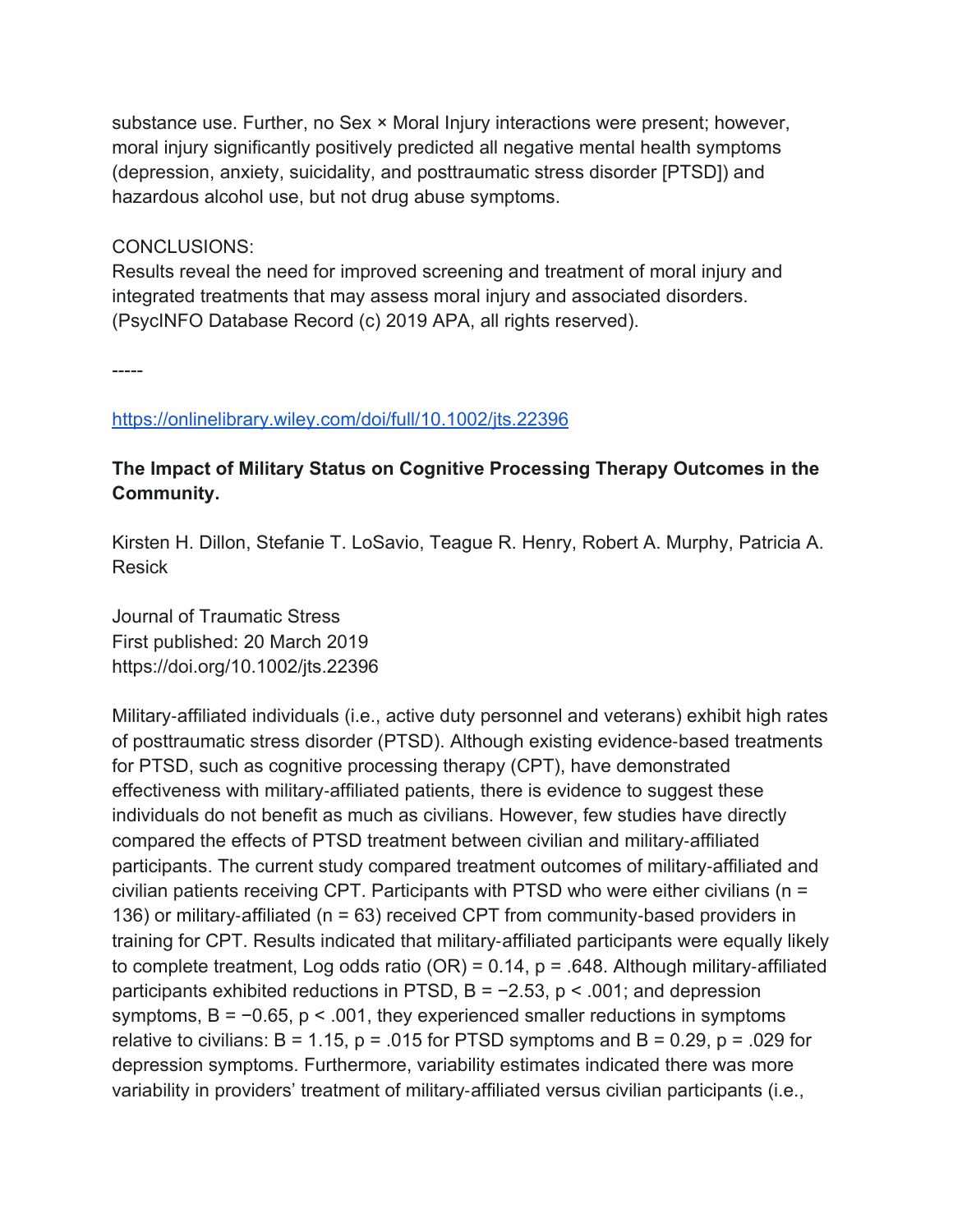completion rates and symptom reduction). These findings suggest that military-affiliated patients can be successfully retained in trauma-focused treatment in the community at the same rate as civilian patients, and they significantly improve in PTSD and depression symptoms although not as much as civilians. These findings also highlight community providers' variability in treatment of military-affiliated patients, providing support for more military-cultural training.

-----

-----

https://academic.oup.com/milmed/article/184/Supplement\_1/418/5418677

## **Mental Health Care for Service Members and Their Families Across the Globe.**

Kate McGraw, Jamie Adler, Søren B Andersen, Suzanne Bailey, Clare Bennett, Kelly Blasko, Andrew D Blatt, Neil Greenberg, Stephanie Hodson, Demietrice Pittman, Aimee C Ruscio, Christian D G Stoltenberg, Karyn E Tate, Kanchana Kuruganti

Military Medicine Volume 184, Issue Supplement\_1, March-April 2019, Pages 418–425, https://doi.org/10.1093/milmed/usy324

The U.S. Defense Department partnered with the International Initiative for Mental Health Leadership on effective leadership and operational practices for delivery of mental health (MH) as well as addiction services throughout the world for Service Members (SM) and beneficiaries. A Military Issues Work Group (MIWG) was established in 2011 to focus on challenges experienced by military SM and beneficiaries among countries. The MIWG found common concerns related to MH care delivery to rural and remote beneficiaries. Gaps in access to care were identified and prioritized to explore. This led to better collaboration and understanding of telemental health (TMH) practices and technology applications (apps) which increase access to care for rural and remote SMs and beneficiaries. An assessment of the number of SMs and dependents distant from MH care services in the USA was conducted, as well as an environmental scan for psychological health-focused mobile apps and TMH services geared toward SM, veterans, and beneficiaries. The MIWG is developing a compendium of existing military TMH programs and apps that address MH concerns and extant literature on use of technology to extend global access to care for military members and their families across the world.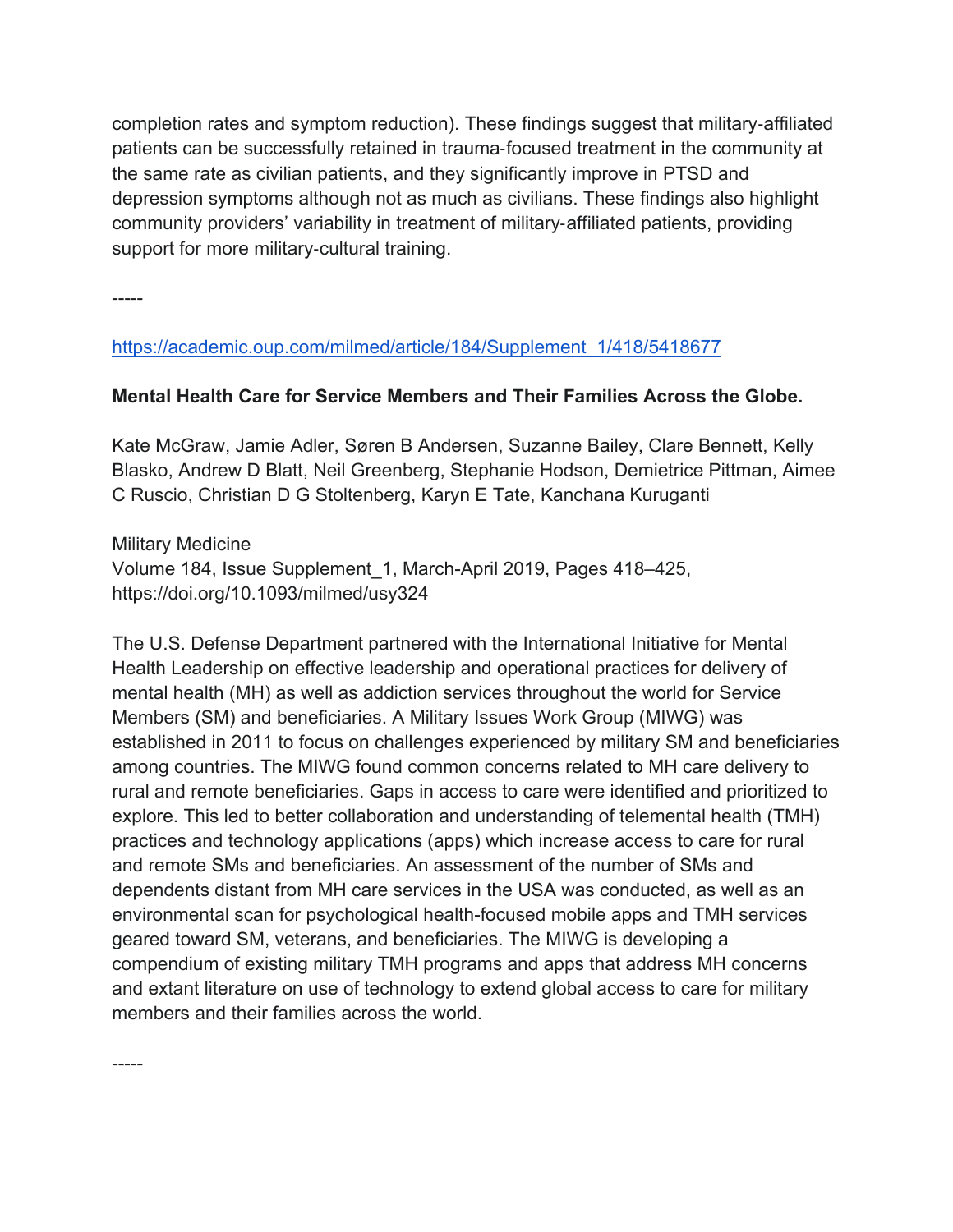### https://academic.oup.com/milmed/article-abstract/184/Supplement\_1/443/5418697

## **Perceptions of High-Risk Situations for Sexual Assault: Gender Differences in the U.S. Air Force.**

Olivia Silber Ashley, Marian E Lane, Jessica Kelley Morgan, Samantha Charm, Andra Tharp, Mark Brown

Military Medicine Volume 184, Issue Supplement\_1, March-April 2019, Pages 443–450, https://doi.org/10.1093/milmed/usy350

This study explored U.S. Air Force service members' perceptions of high-risk situations for sexual assault victimization. Qualitative data were collected from 52 active duty Airmen, including sexual assault survivors and general population officers and enlisted personnel. Participants were recruited through posted flyers, base-wide e-mail messages, and referrals from the Sexual Assault Response Coordinator's office. Content analysis was used to summarize participants' opinions and experiences. Highrisk situations for all Airmen included excessive alcohol use, specific physical settings, and situations associated with work assignments. High-risk situations identified frequently by male and female sexual assault survivors and female (but not male) general population Airmen included power imbalance; isolation in the workplace and social settings; and youth, inexperience, and unfamiliarity with the military environment. Female Airmen identified workplaces with a predominance of men or being one of very few women in a group as a high-risk situation for sexual assault victimization. And female sexual assault survivors identified implicit but unwarranted trust between Airmen as a high-risk situation. This study provides new insight into gender differences in highrisk situations for sexual assault victimization, and the data can help policymakers better prevent sexual assault by appropriately tailoring and timing sexual assault risk reduction training.

-----

https://onlinelibrary.wiley.com/doi/abs/10.1111/jsr.12833

## **A phenomenological inquiry into the experience of sleep: Perspectives of US military veterans with insomnia and serious mental illness.**

Elizabeth A. Klingaman, Alicia Lucksted, Eric S. Crosby, Yelena Blank, Elana Schwartz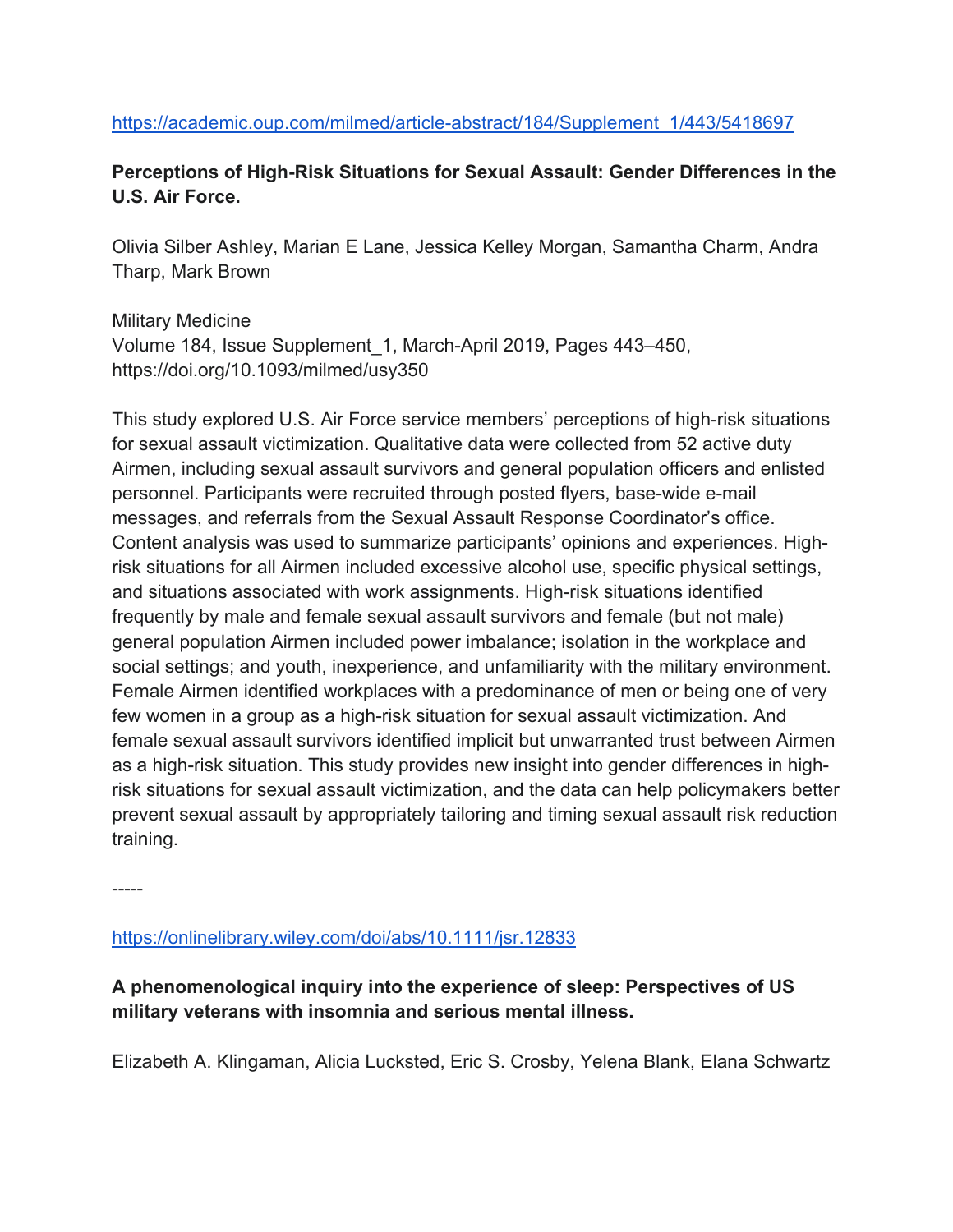Journal of Sleep Research First published: 19 March 2019 https://doi.org/10.1111/jsr.12833

The majority of people with serious mental illness experience insomnia, and insomnia is one of the most frequent reasons for mental health referrals in the Veterans Health Administration. Insomnia also represents a critical obstacle to mental health recovery. Little is known about how military veterans with mental health problems conceptualize their sleep and sleep problems; such information may uncover new avenues for research and treatment. Therefore, the purpose of this study was to explore how veterans with serious mental illness and insomnia experience and understand their sleep, towards the aim of identifying these new avenues. Participants included 20 veterans with insomnia and serious mental illness (i.e. schizophrenia spectrum, bipolar or major depressive disorders, with serious functional impairments). Data were collected via an inductive phenomenological approach using semi-structured interviews. We identified five themes: Sleep to Recharge; Sleep as a Fight; Sleep as Safety or Escape; Sleep as Dangerous; and Military Influence. Participants' relationship with sleep was complex; many associated it with intrusive and troubling hallucinations, paranoia and military experiences, yet at the same time desired sleep for its potential to liberate them from distress. Military mindsets both helped and hindered sleep. These results extend existing models of insomnia development and maintenance, and illuminate phenomena previously unidentified in this underserved veteran population. Clinical and theoretical implications are discussed, as well as new research directions for enhancing therapeutic efficacy.

-----

https://academic.oup.com/milmed/article/184/Supplement\_1/488/5418672

**Self-Reported Sleep, Anxiety, and Cognitive Performance in a Sample of U.S. Military Active Duty and Veterans.**

Valerie J B Rice, US ARMY COL, (Ret.) Paul J Schroeder

Military Medicine Volume 184, Issue Supplement\_1, March-April 2019, Pages 488–497 https://doi.org/10.1093/milmed/usy323

Unhealthy sleep can interfere with U.S. military service members affective and cognitive functioning and increase accident and injury risks. This study examined the relationship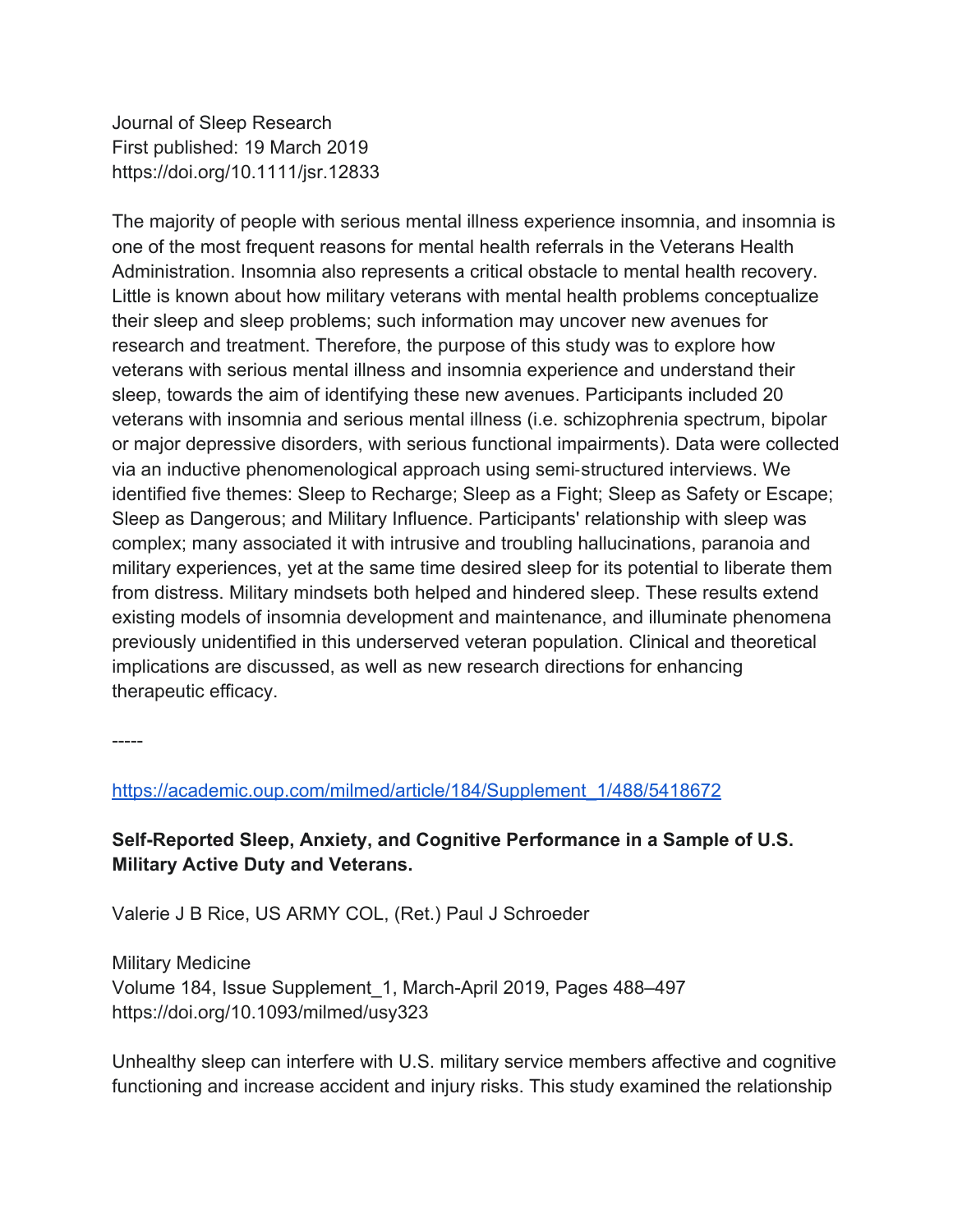between U.S. active duty and veterans' (*n* = 233) self-reported sleep (Pittsburgh Sleep Quality Index), anxiety (Zung Self-Rating Anxiety Scale), and cognitive performance (Automated Neuropsychological Assessment Metric). Statistical analyses included Pearson product moment correlations and multivariate analysis of variance, with Tukey*b* post-hoc tests, with a *p* < 0.05 significance level. Higher education, abstinence from sleep aids, longer time in active duty service, and being on active duty were correlated with better sleep and lower anxiety. Greater sleep disturbance, poor sleep quality, and sleepiness-related daytime dysfunction were associated with greater anxiety and slower response times, and lower response accuracy. Statistically controlling for anxiety diminished the magnitude and significance of the correlations between sleep and cognitive performance, suggesting that reducing anxiety will improve sleep and diminish cognitive performance effects. These findings suggest the need for addressing both sleep and anxiety for those with diagnosed sleep disorders, as well as using a procedural systems approach to decrease anxiety during missions that demand outstanding cognitive performance.

-----

https://academic.oup.com/milmed/article/184/Supplement\_1/409/5418705

## **Accelerating Psychological Health Research Findings into Clinical Practice Through the Practice-Based Implementation Network Model.**

Alia H Creason; Aimee C Ruscio, MS, USA; Karyn E Tate; Kate L McGraw

Military Medicine Volume 184, Issue Supplement\_1, March-April 2019, Pages 409–417 https://doi.org/10.1093/milmed/usy298

The benefits of new clinical research developments often take years to reach patients. As such, the Departments of Defense (DoD) and Veterans Affairs built the Practice-Based Implementation (PBI) Network as an infrastructure to facilitate more rapid translation of psychological health (PH) research into clinical practice changes to improve the quality of care for military and Veteran patients. To regularly identify research findings appropriate for enterprise implementation, the DoD PBI Network developed a model aligned with the Consolidated Framework for Implementation Research to select and pilot PH practice change. Within this model, practice change pilots were selected following a survey of field clinicians, a public call for proposals, annual meeting of implementation science subject matter experts, and final pilot selection by PH strategic leaders. These components facilitated commitment and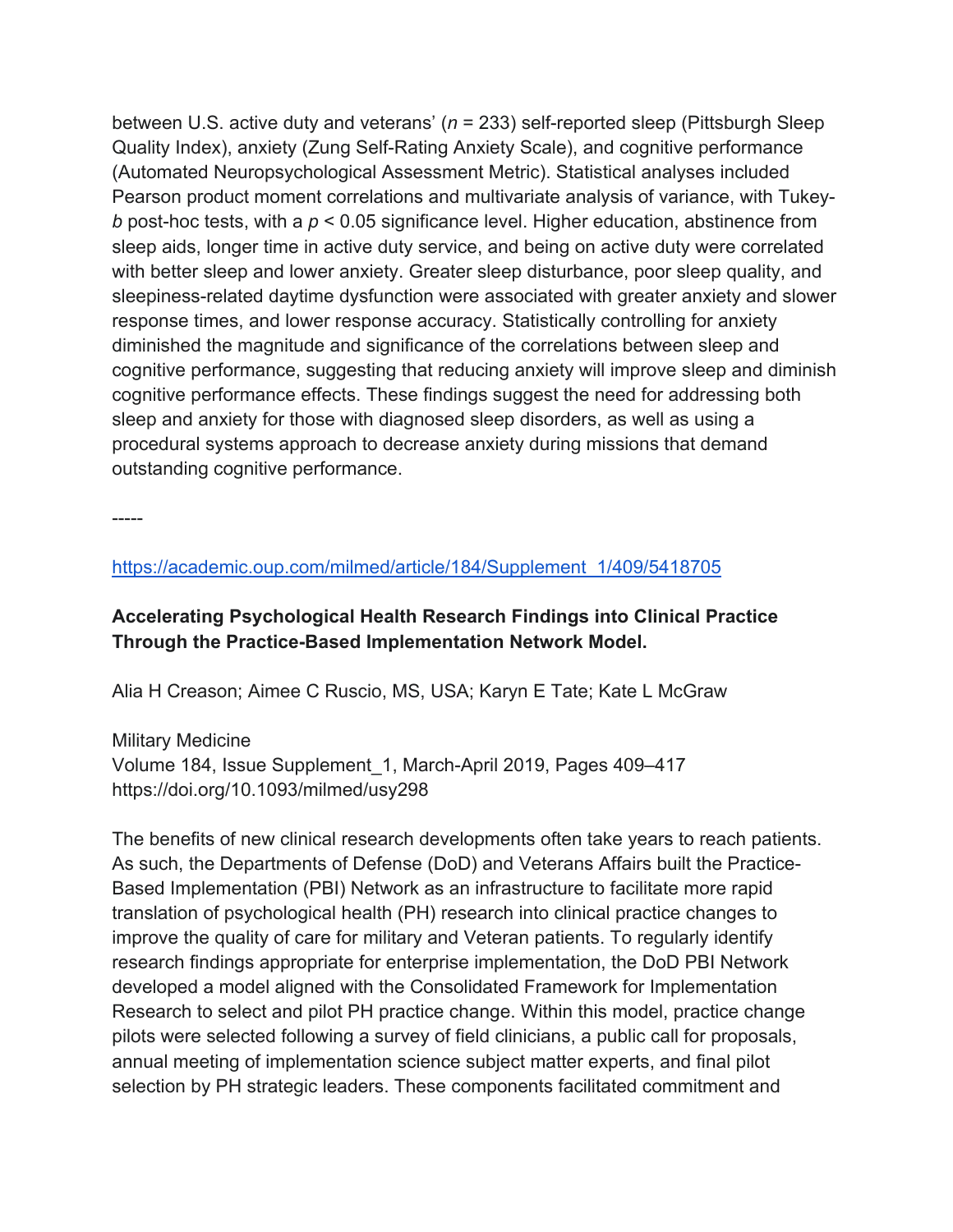engagement from Military Health System PH leadership, as well as clinicians, leading to increased stakeholder buy-in and efficiency with selecting and piloting PH practice change. The DoD PBI Network model has been refined for future PH research translation pilots. It serves as a first operational model for annual implementation of PH research findings in the DoD and may be of use to other entities engaged in practice change implementation.

-----

### https://link.springer.com/article/10.1007/s12671-019-01129-3

**Mindfulness Training Offered In-person and in a Virtual World—Weekly Selfreports of Stress, Energy, Pain, and Sleepiness among US Military Active Duty and Veteran Personnel.**

Rice, V.J., Liu, B., Allison, S.C. et al.

**Mindfulness** First Online: 23 March 2019 https://doi.org/10.1007/s12671-019-01129-3

#### **Objectives**

The purpose of this paper is to present research findings on the effects of mindfulness meditation training on four weekly self-report measures among three groups: those receiving training delivered in-person (M-IP) or in a virtual world (M-VW), and a waitlist control group (WLC).

#### **Methods**

Participants (n = 191) were US military active duty service members and veterans. The M-IP and M-VW groups reported their stress, energy, pain, and sleepiness before/after each mindfulness training class, while the control group answered the same questions once a week for the 8-week duration of training.

#### **Results**

The M-IP and M-VW groups showed greater reductions in stress over the 8 weeks than the control group (1.70, 0.80, and 0.30 points, respectively;  $p = .028$ ). Meaningful improvements (> 20%) pre- to post-training were seen for stress, pain, and sleepiness in the M-IP group, for pain only in the VW group, and for none in the WLC group. Those experiencing high levels of stress or pain before training experienced reductions in their stress or pain post mindfulness training, while those with lower initial levels did not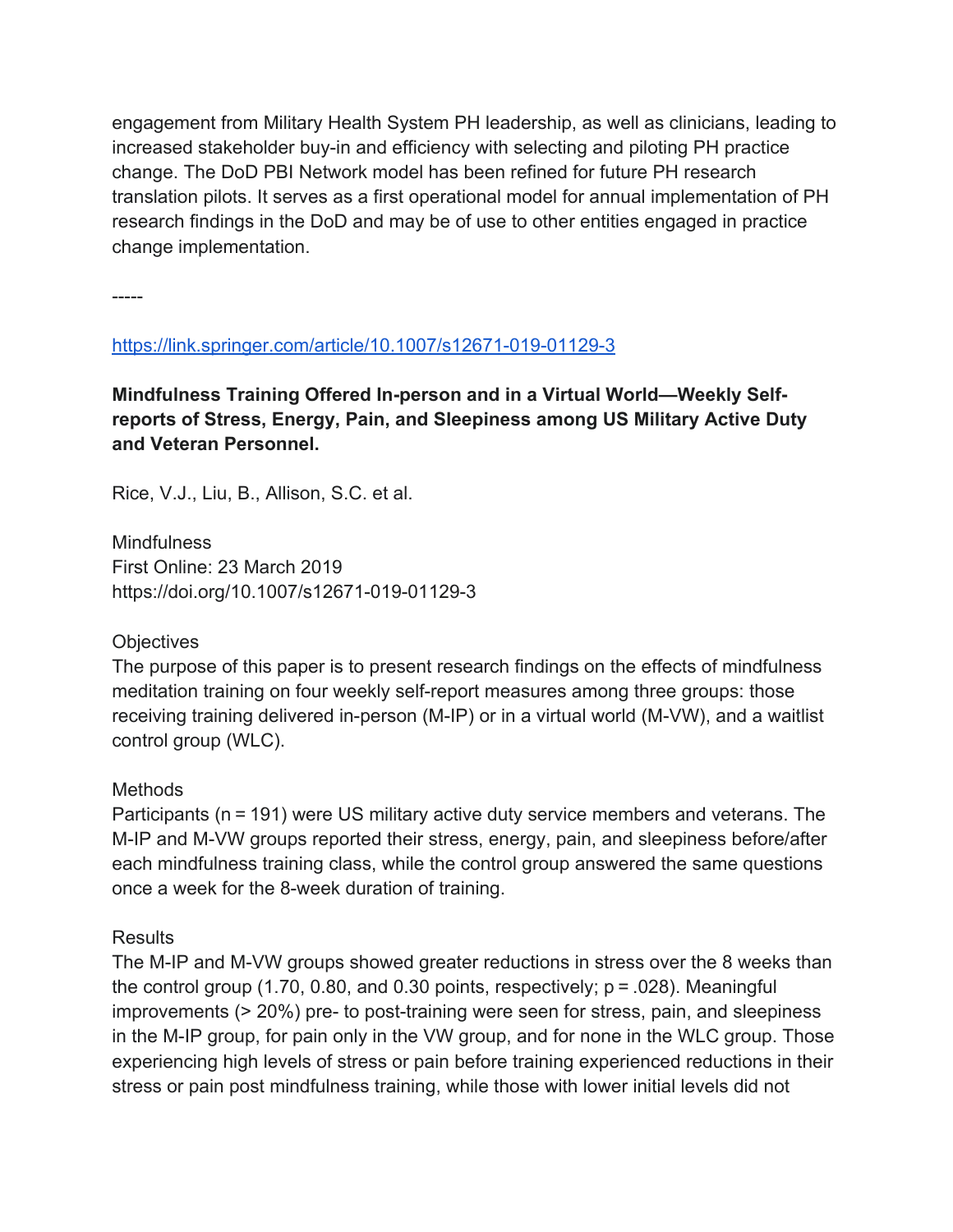(p < .001). Within class improvements were seen for both intervention groups; however, improvements were greater for those attending M-IP for energy, pain, and sleepiness (p  $< .034$ ).

### **Conclusions**

In-person mindfulness training yielded statistically and meaningfully superior results; however, both IP and VW delivery methods were effective in reducing stress among healthy US military active duty and veteran participants. Mindfulness was particularly helpful for those experiencing initially high levels of stress or pain.

-----

https://www.sciencedirect.com/science/article/abs/pii/S0306460318314345

## **Clinical characteristics of veterans with gambling disorders seeking pain treatment.**

Silvia Ronzitti, Shane W. Kraus, Suzanne E. Decker, Lisham Ashrafioun

Addictive Behaviors Available online 22 March 2019 https://doi.org/10.1016/j.addbeh.2019.03.014

#### **Highlights**

- Uses a large cohort of veterans (n = 221,817)
- Female veterans are more likely to suffer from gambling disorder than male veterans.
- Pain score is negatively associated with gambling disorder.
- Gambling disorder is associated with suicide attempt in veterans.

#### **Abstract**

**Objectives** 

To examine the relationships between gambling disorder, pain, and suicide attempts among US military veterans using Veterans Health Administration (VHA) pain-related services.

## Methods

Retrospective cohort analysis of 221,817 veterans using pain services was included in the analysis. First, differences in sociodemographic and clinical characteristics (i.e., psychiatric comorbidities and pain-related variables) were analyzed according to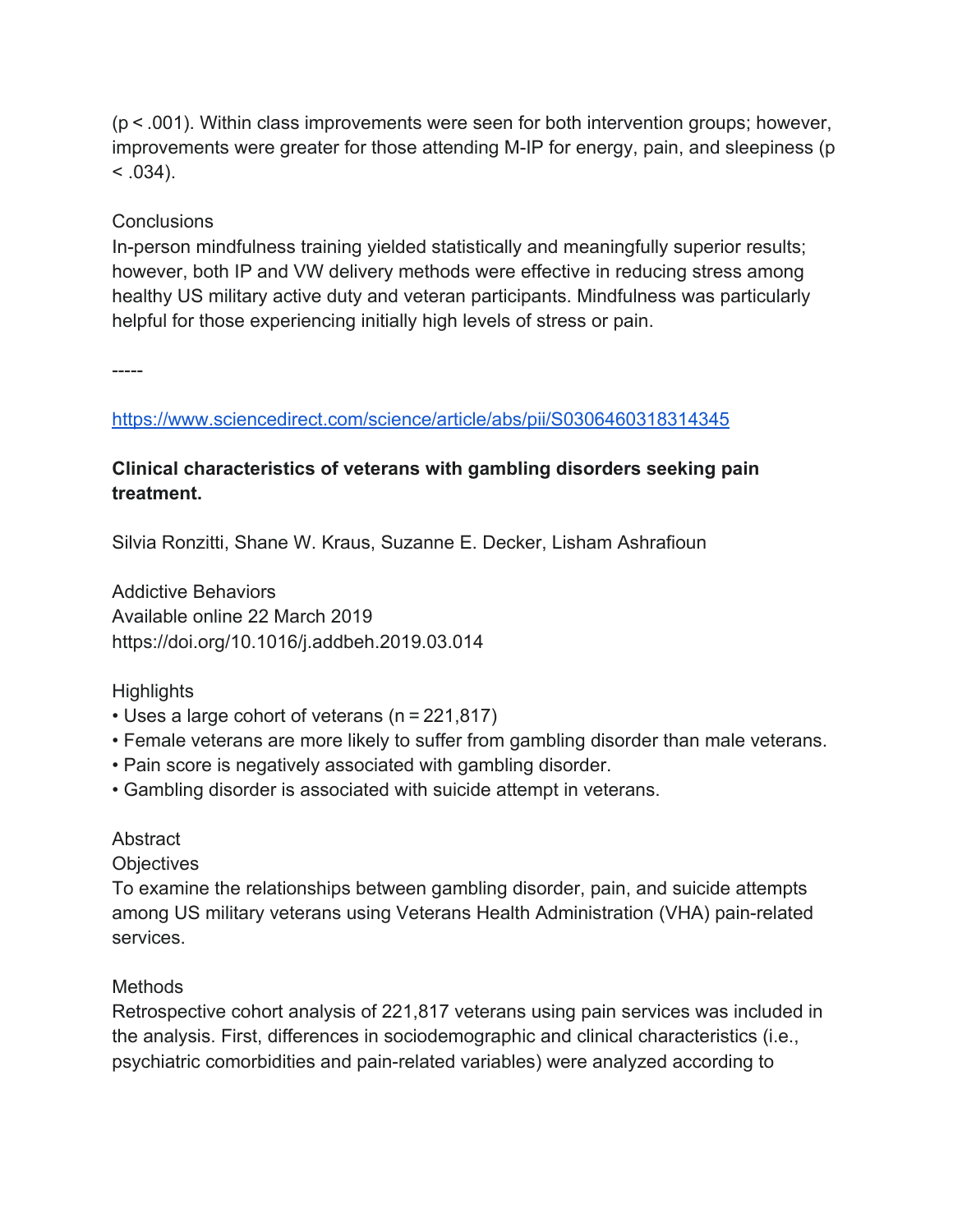gambling disorder. Second, we performed logistic regression analyses to assess the association between gambling disorder and suicide attempts.

## **Results**

Female sex, depressive, alcohol, drug and tobacco use disorders are positively associated with gambling disorders, while severe pain score is negatively associated with gambling disorders. Logistic regression analysis showed that gambling disorder diagnosis was associated suicide attempt in veterans who received a visit for pain in VHA in the past year.

## **Conclusions**

Our findings suggest that gambling disorder in female veterans and suicide attempts in veterans with gambling disorder should not be underestimated and warrants further consideration. Moreover, the result that veterans with severe pain may be less likely to have a diagnosis of gambling disorder needs to be confirmed.

-----

https://academic.oup.com/milmed/article/184/Supplement\_1/138/5418694

**Relationships and Evidence-Based Theoretical Perspectives on Persisting Symptoms and Functional Impairment Among Mild Traumatic Brain Injury and Behavioral Health Conditions.**

Amy A Herrold; Bridget Smith; Alexandra L Aaronson; John Coleman, MC, USA; Theresa L -B Pape

Military Medicine Volume 184, Issue Supplement\_1, March-April 2019, Pages 138–147 https://doi.org/10.1093/milmed/usy306

The purpose of this study is to characterize and describe the relationships between symptoms and functional impairment following mild traumatic brain injury (mTBI) and behavioral health conditions (BHCs) in order to inform evidence-based theories on why symptoms and functional impairments persist in some individuals but not others. This is a retrospective, multi-site, cross-sectional study utilizing data collected from a total of 289 Operation Iraqi Freedom/Operation Enduring Freedom Veterans who were classified into diagnostic groups using the symptom attribution and classification algorithm and the VA clinical reminder and comprehensive traumatic brain injury evaluation. The Neurobehavioral Symptom Inventory was used to assess mTBI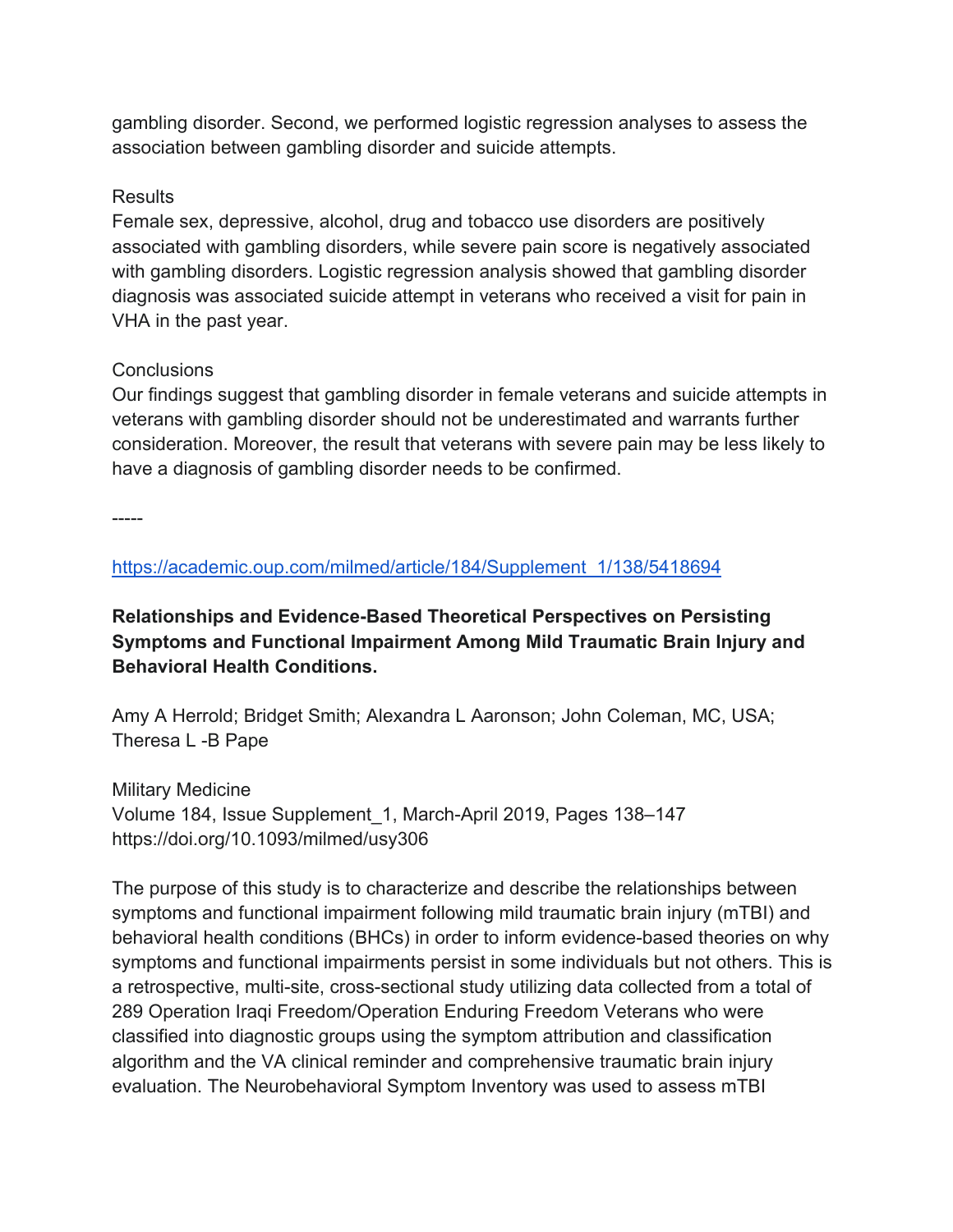symptom number and severity. The World Health Organization Disability Assessment Schedule 2.0 was used to assess functional impairment. Symptom profiles differed between diagnostic groups irrespective of symptom attribution method used. Veterans with both mTBI and BHCs and those with BHCs alone had consistently greater number of symptoms and more severe symptoms relative to no symptom and symptoms resolved groups. Symptom number and severity were significantly associated with functional impairment. Both symptom number and functional impairment were significantly associated with the number of mTBI exposures. Together, these results informed evidence-based theories on understanding why symptoms and functional impairment persist among some OEF/OIF Veterans.

-----

### https://academic.oup.com/milmed/article-abstract/184/Supplement\_1/521/5418699

## **Evaluation of Three Postal Invitational Strategies to Increase Survey Response Rates in a Combat-Injured U.S. Military Population: Findings From the Wounded Warrior Recovery Project.**

Daniel I Sack; Susan I Woodruff; Cameron T McCabe; Michael R Galarneau; Peggy P Han

Military Medicine Volume 184, Issue Supplement\_1, March-April 2019, Pages 521–528 https://doi.org/10.1093/milmed/usy374

The survival rate of those injured in combat in overseas contingency operations is higher than in previous conflicts. There is a need to assess the long-term psychosocial and quality of life outcomes of those injured in combat, yet surveying this population presents inherent challenges. As part of a large-scale, longitudinal examination of patient-reported outcomes of service members injured on deployment, the present manuscript evaluated the effectiveness of three postal strategies on response rates: (1) mailing a study prenotification postcard, (2) mailing the survey invitation in a larger envelope, and (3) including a small cash preincentive (\$2). Evaluation of these strategies yielded mixed results in this population. Neither the prenotification postcard nor inclusion of a \$2 cash preincentive significantly increased response rates. However, use of a larger envelope to mail the survey invitation significantly increased the response rate by 53.1%. Researchers interested in collecting patient-reported outcomes among military populations, including those with combat-related injuries, may find that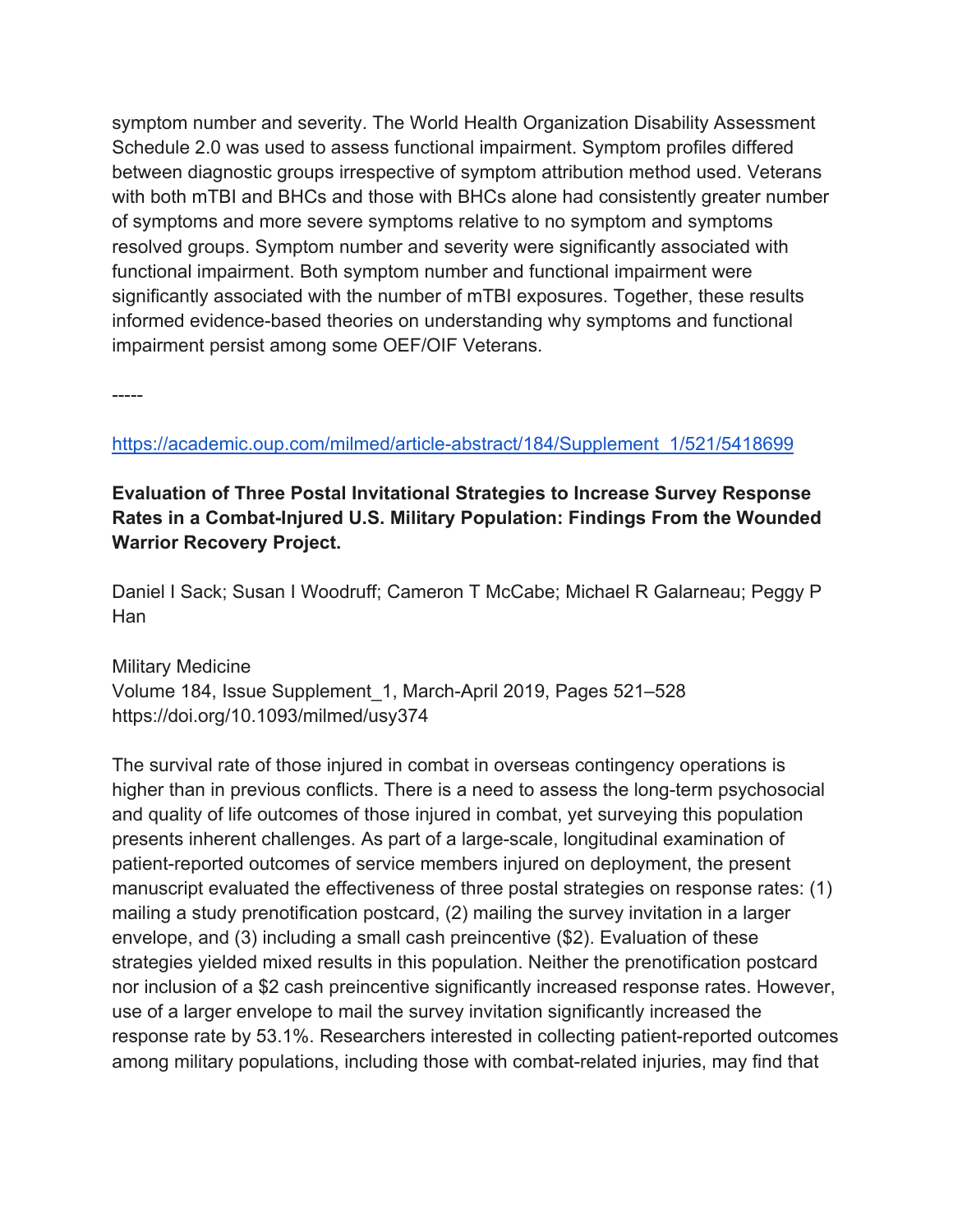increasing the visibility of recruitment materials is more effective for improving response rates than attempting to cognitively prime or offer prospective participants preincentives.

-----

## **Links of Interest**

Sleep Better With Help From Science https://www.npr.org/podcasts/510336/sleepbetter

How Sleeping Better Can Give Your Brain a Big Boost (+ Tips for Making That Happen!) https://health.clevelandclinic.org/how-sleeping-better-can-give-your-brain-a-big-boostand-tips-for-making-that-happen/

How I Finally Started Sleeping Again https://blogs.webmd.com/my-experience/20190327/how-i-finally-started-sleeping-again

Post-9/11 Vets Have Far Higher Disability Ratings Than Prior Generations: Report https://www.military.com/daily-news/2019/03/25/post-9-11-vets-have-far-higherdisability-ratings-prior-generations-report.html

Can extreme sports and adrenaline help veterans with PTSD? https://rebootcamp.militarytimes.com/news/transition/2019/03/21/can-extreme-sportsand-adrenaline-help-veterans-with-ptsd/

Ketamine: A Promising Novel Therapy for Anxiety and PTSD https://www.psychiatryadvisor.com/home/topics/anxiety/ketamine-a-promising-noveltherapy-for-anxiety-and-ptsd/

VA to Offer New Ketamine-Based Nasal Spray for Depression https://www.military.com/military-report/va-offer-new-ketamine-based-nasal-spraydepression.html

-----

**Resource of the Week -- The Neurological Effects of Repeated Exposure to Military Occupational Blast: Implications for Prevention and Health: Proceedings, Findings, and Expert Recommendations from the Seventh Department of Defense State-of-the-Science Meeting**